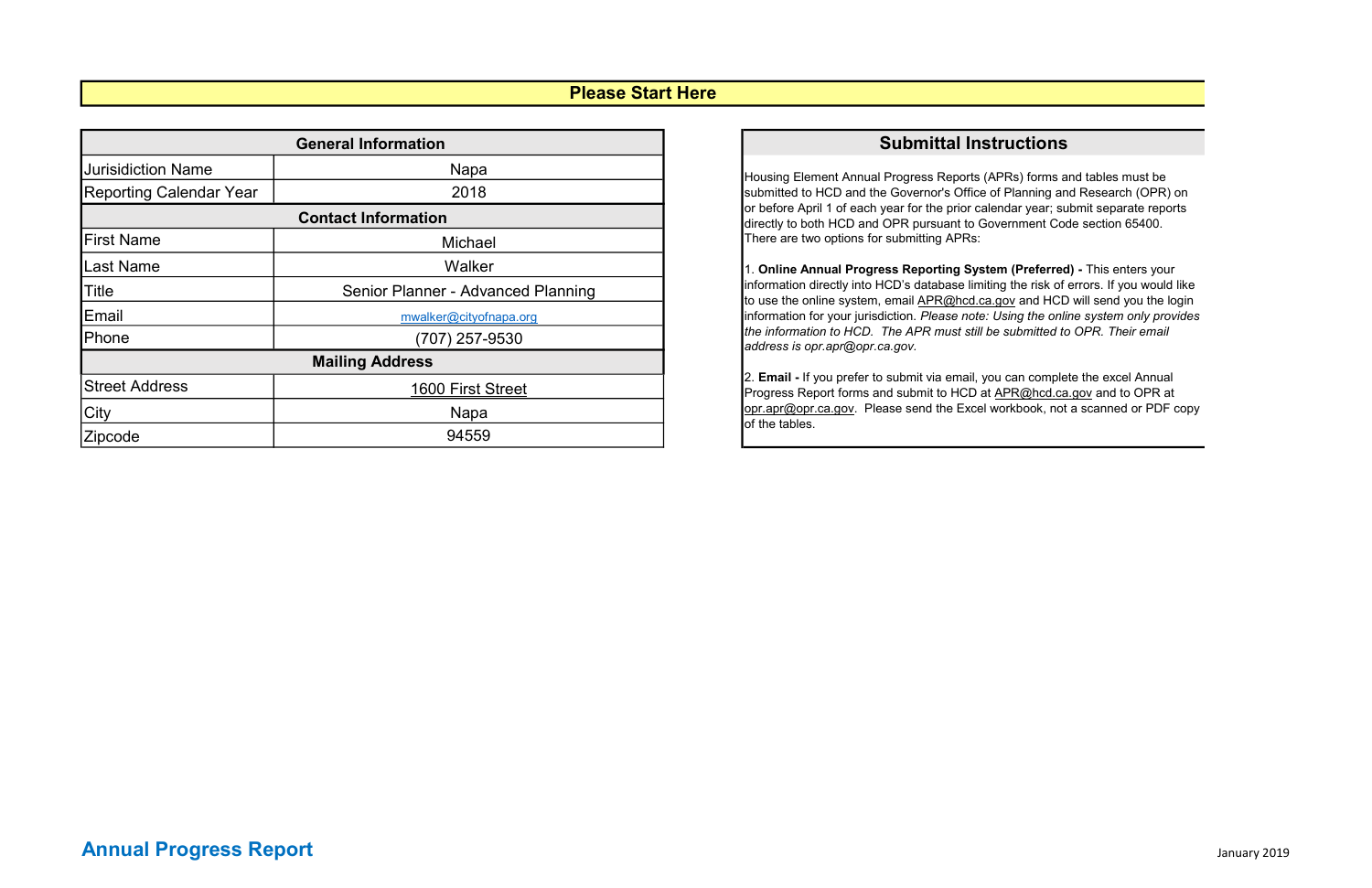|                                     | Table A                                                    |                              |                                 |                                                       |                                                     |                                             |                                                       |                                        |                                                                                        |                                                    |                                                    |                                               |                                                             |                              |                                                  |                                              |                                                                                                                    |                                                                                                                |                    |
|-------------------------------------|------------------------------------------------------------|------------------------------|---------------------------------|-------------------------------------------------------|-----------------------------------------------------|---------------------------------------------|-------------------------------------------------------|----------------------------------------|----------------------------------------------------------------------------------------|----------------------------------------------------|----------------------------------------------------|-----------------------------------------------|-------------------------------------------------------------|------------------------------|--------------------------------------------------|----------------------------------------------|--------------------------------------------------------------------------------------------------------------------|----------------------------------------------------------------------------------------------------------------|--------------------|
|                                     | <b>Housing Development Applications Submitted</b><br>Total |                              |                                 |                                                       |                                                     |                                             |                                                       |                                        |                                                                                        |                                                    |                                                    |                                               |                                                             |                              |                                                  |                                              |                                                                                                                    |                                                                                                                |                    |
|                                     |                                                            | <b>Project Identifier</b>    |                                 |                                                       | <b>Unit Types</b>                                   |                                             | Date<br>Application<br><b>Submitted</b>               |                                        | Approved<br>Proposed Units - Affordability by Household Incomes<br>Units by<br>Project |                                                    |                                                    |                                               |                                                             |                              |                                                  |                                              | <b>Total</b><br><b>Disapproved</b><br>Units by<br>Project                                                          | Streamlining                                                                                                   | <b>Notes</b>       |
|                                     |                                                            | $\overline{1}$               |                                 |                                                       | $\overline{2}$                                      | $\mathbf{3}$                                | $\overline{4}$                                        |                                        |                                                                                        |                                                    | 5                                                  |                                               |                                                             |                              | 6                                                | $\overline{7}$                               | 8                                                                                                                  | 9                                                                                                              | 10                 |
| Prior APN                           | <b>Current APN</b>                                         | <b>Street Address</b>        | <b>Project Name<sup>+</sup></b> | <b>Local Jurisdiction</b><br>Tracking ID <sup>+</sup> | Unit Category<br>(SFA,SFD,2 to<br>$4,5+$ , ADU, MH) | <b>Tenure</b><br><b>R=Renter</b><br>O=Owner | <b>Date</b><br><b>Application</b><br><b>Submitted</b> | Very Low-<br>Income Deed<br>Restricted | Very Low-<br><b>Income Non</b><br><b>Deed</b><br><b>Restricted</b>                     | Low-<br>Income<br><b>Deed</b><br><b>Restricted</b> | Low-Income<br><b>Non Deed</b><br><b>Restricted</b> | Moderate-<br>Income Deed<br><b>Restricted</b> | Moderate-<br>Income<br><b>Non Deed</b><br><b>Restricted</b> | Above<br>Moderate-<br>Income | Total <b>PROPOSED</b><br><b>Units by Project</b> | Total<br><b>APPROVED</b><br>Units by project | <b>Total</b><br><b>DISAPPROVED</b><br><b>Units by Project</b><br>(Auto-calculated<br><b>Can Be</b><br>Overwritten) | <b>Was APPLICATION</b><br><b>SUBMITTED</b><br><b>Pursuant to GC</b><br>65913.4(b)?<br>(SB 35)<br>Streamlining) | Notes <sup>+</sup> |
| Summary Row: Start Data Entry Below |                                                            |                              |                                 |                                                       |                                                     |                                             |                                                       |                                        |                                                                                        |                                                    |                                                    |                                               |                                                             | 104                          | 104                                              | 84                                           |                                                                                                                    |                                                                                                                |                    |
|                                     | 041-700-00                                                 | 1030 Borrette                |                                 |                                                       | <b>SFD</b>                                          | -ol                                         | 4/16/2018                                             |                                        |                                                                                        |                                                    |                                                    |                                               |                                                             |                              |                                                  |                                              |                                                                                                                    | No                                                                                                             |                    |
|                                     | 045-162-00                                                 | 421 E Bern                   |                                 |                                                       | ADU                                                 | R                                           | 2/5/2018                                              |                                        |                                                                                        |                                                    |                                                    |                                               |                                                             |                              |                                                  |                                              |                                                                                                                    | No                                                                                                             |                    |
|                                     | 045-162-00                                                 | 421 E Berna                  |                                 |                                                       | <b>SFD</b>                                          | ol                                          | 2/5/2018                                              |                                        |                                                                                        |                                                    |                                                    |                                               |                                                             |                              |                                                  |                                              |                                                                                                                    | No                                                                                                             |                    |
|                                     | 005-111-00                                                 | 355 Brow                     |                                 |                                                       | <b>ADU</b>                                          | -RI                                         | 4/5/2018                                              |                                        |                                                                                        |                                                    |                                                    |                                               |                                                             |                              |                                                  |                                              |                                                                                                                    | No                                                                                                             |                    |
|                                     | 004-212-04                                                 | 411 Jeffersor                |                                 |                                                       | <b>SFD</b>                                          | ol                                          | 8/23/2018                                             |                                        |                                                                                        |                                                    |                                                    |                                               |                                                             |                              |                                                  |                                              |                                                                                                                    | No                                                                                                             |                    |
|                                     | 052-010-011                                                | Silverado Trl                |                                 |                                                       | <b>SFD</b>                                          | ा                                           | 3/5/2018                                              |                                        |                                                                                        |                                                    |                                                    |                                               |                                                             |                              |                                                  |                                              |                                                                                                                    | Nol                                                                                                            |                    |
|                                     | 042-171-04                                                 | 2057 W Pueblo                |                                 |                                                       | <b>SFD</b>                                          | ol                                          | 12/17/2018                                            |                                        |                                                                                        |                                                    |                                                    |                                               |                                                             |                              |                                                  |                                              |                                                                                                                    | No                                                                                                             |                    |
|                                     | 042-122-02                                                 | 2154 W Pueble                |                                 |                                                       | <b>SFD</b>                                          | 0l                                          | 12/26/2018                                            |                                        |                                                                                        |                                                    |                                                    |                                               |                                                             |                              |                                                  |                                              |                                                                                                                    | No                                                                                                             |                    |
|                                     | 038-152-01                                                 | 1415 Sierra                  |                                 |                                                       | ADU                                                 | -RI                                         | 2/15/2018<br>2/28/2018                                |                                        |                                                                                        |                                                    |                                                    |                                               |                                                             |                              |                                                  |                                              |                                                                                                                    | No                                                                                                             |                    |
|                                     | 003-265-01                                                 | 540 Randolpl                 |                                 |                                                       | ADU                                                 | -RI                                         |                                                       |                                        |                                                                                        |                                                    |                                                    |                                               |                                                             |                              |                                                  |                                              |                                                                                                                    | No                                                                                                             |                    |
|                                     | 002-035-00                                                 | 2230 Georgia                 |                                 |                                                       | <b>SFD</b>                                          | -RI                                         | 3/8/2018                                              |                                        |                                                                                        |                                                    |                                                    |                                               |                                                             |                              |                                                  |                                              |                                                                                                                    | No                                                                                                             |                    |
|                                     | 045-152-00                                                 | 215 E Berr                   |                                 |                                                       | <b>ADU</b>                                          | -RI                                         | 7/3/2018<br>3/14/2018                                 |                                        |                                                                                        |                                                    |                                                    |                                               |                                                             |                              |                                                  |                                              |                                                                                                                    | No                                                                                                             |                    |
|                                     | 001-051-02<br>004-184-00                                   | 2691 Yajom                   |                                 |                                                       | ADU                                                 | R                                           | 3/14/2018                                             |                                        |                                                                                        |                                                    |                                                    |                                               |                                                             |                              |                                                  |                                              |                                                                                                                    | No                                                                                                             |                    |
|                                     |                                                            | 2761 Hillto                  |                                 |                                                       | ADU                                                 | -RI                                         |                                                       |                                        |                                                                                        |                                                    |                                                    |                                               |                                                             |                              |                                                  |                                              |                                                                                                                    | No                                                                                                             |                    |
|                                     | 002-112-01<br>004-304-00                                   | 1329 <i>l</i><br>1841 Madron |                                 |                                                       | ADU                                                 | R                                           | 3/22/2018<br>5/8/2018                                 |                                        |                                                                                        |                                                    |                                                    |                                               |                                                             |                              |                                                  |                                              |                                                                                                                    | No                                                                                                             |                    |
|                                     | 007-045-04                                                 | 4455 Linda Vist              |                                 |                                                       | <b>ADU</b>                                          | RI.                                         | 7/18/2018                                             |                                        |                                                                                        |                                                    |                                                    |                                               |                                                             |                              |                                                  |                                              |                                                                                                                    | No                                                                                                             |                    |
|                                     | 007-045-04                                                 | 4455 Linda Vist              |                                 |                                                       | <b>SFD</b>                                          | ol                                          | 7/18/2018                                             |                                        |                                                                                        |                                                    |                                                    |                                               |                                                             | 27                           | 27                                               | <b>27</b>                                    |                                                                                                                    | No                                                                                                             |                    |
|                                     | 041-631-00                                                 | 3360 Linda Mesa              |                                 |                                                       | ADU                                                 | R                                           | 6/22/2018                                             |                                        |                                                                                        |                                                    |                                                    |                                               |                                                             | - 11 I                       | 11                                               | 11                                           |                                                                                                                    | <b>No</b>                                                                                                      |                    |
|                                     | 038-132-00                                                 | 1642 Rainie                  |                                 |                                                       | ADU                                                 | R                                           | 4/17/2018                                             |                                        |                                                                                        |                                                    |                                                    |                                               |                                                             |                              |                                                  |                                              |                                                                                                                    | <b>No</b>                                                                                                      |                    |
|                                     | 007-062-03                                                 | 4217 Matar                   |                                 |                                                       | ADU                                                 | -RI                                         | 4/17/2018                                             |                                        |                                                                                        |                                                    |                                                    |                                               |                                                             |                              |                                                  |                                              |                                                                                                                    | No                                                                                                             |                    |
|                                     | 007-253-01                                                 | 2588 Redwood                 |                                 |                                                       | ADU                                                 | -RI                                         | 5/18/2018                                             |                                        |                                                                                        |                                                    |                                                    |                                               |                                                             |                              |                                                  |                                              |                                                                                                                    | <b>No</b>                                                                                                      |                    |
|                                     | 045-112-00                                                 | 1407 Val                     |                                 |                                                       | <b>SFD</b>                                          | ol                                          | 5/8/2018                                              |                                        |                                                                                        |                                                    |                                                    |                                               |                                                             |                              |                                                  |                                              |                                                                                                                    | <b>No</b>                                                                                                      |                    |
|                                     | 007-172-029                                                |                              |                                 |                                                       | <b>ADU</b>                                          | $\overline{R}$                              | 6/14/2018                                             |                                        |                                                                                        |                                                    |                                                    |                                               |                                                             |                              |                                                  |                                              |                                                                                                                    | <b>No</b>                                                                                                      |                    |
|                                     |                                                            | 11 Chaudhary                 |                                 |                                                       | <b>SFD</b>                                          | οl                                          |                                                       |                                        |                                                                                        |                                                    |                                                    |                                               |                                                             |                              |                                                  |                                              |                                                                                                                    | No                                                                                                             |                    |

Note: + Optional field

Cells in grey contain auto-calculation formulas

### ANNUAL ELEMENT PROGRESS REPORT

### Housing Element Implementation

(CCR Title 25 §6202)

Jurisdiction Napa Reporting Year 2018 (Jan. 1 - Dec. 31)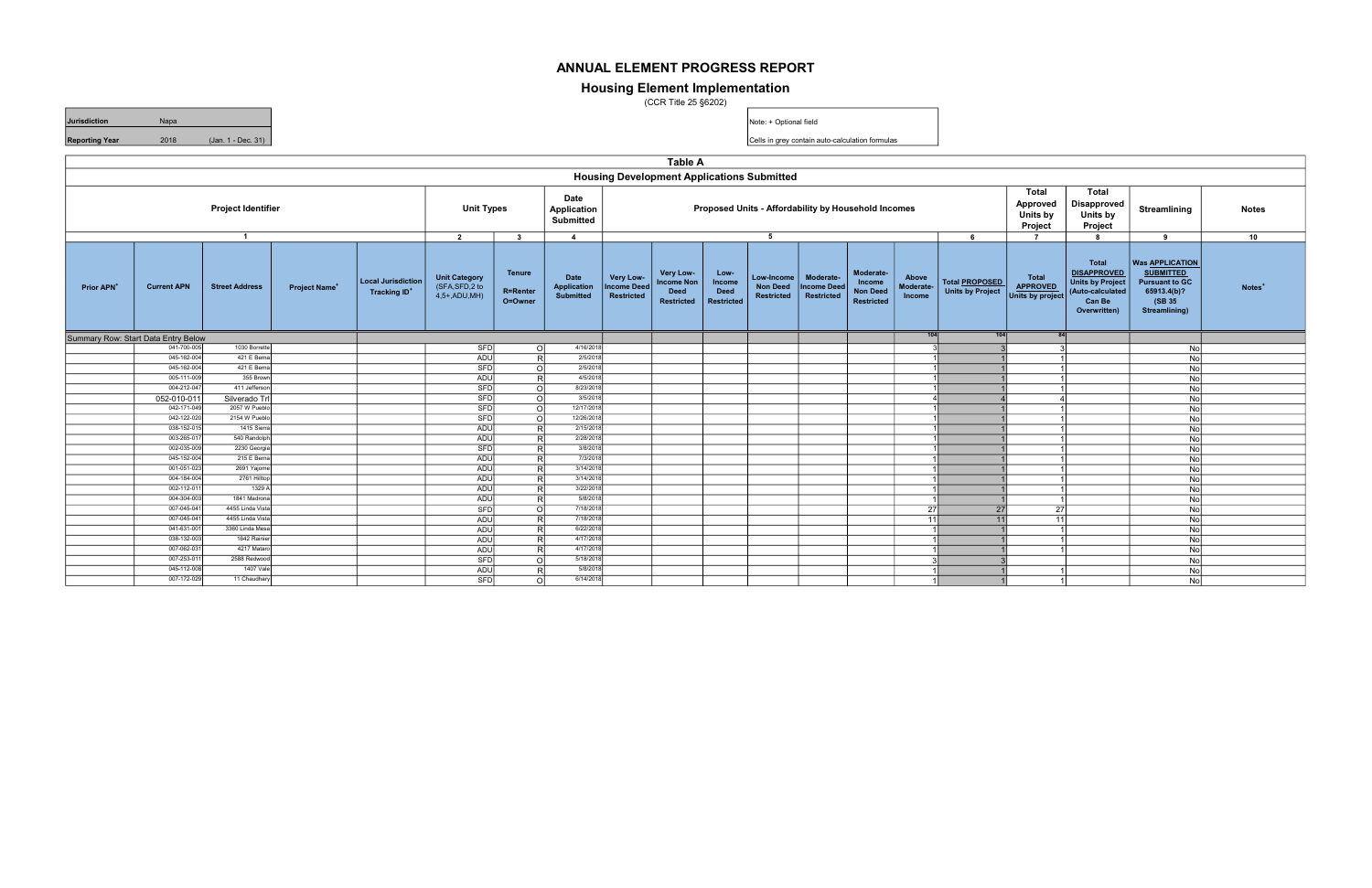|                |                                                                                                            |                                                                                                                         |                                                                                                                                                                                                                                                                                                                                                                                                                                 | ANNUAL ELEMENT PROGRESS REPORT<br><b>Housing Element Implementation</b> |            |                                                                                                                                                                                                                                      |                   |                                                                                                                                                                                                                                                        |  |                |                                                                                                         |                |                                                                                                                                                                                                                                             |                                                                |                                                                               |           |                                                                                                                                                                                                                                                                                                                                                                                                                                               |                                  |                            |                                                                      |                                                                                                                                                                                                                                                                                                                                                                                                                                                                   |                                                                                                                                                                                                                                              |                                   |                                                       |
|----------------|------------------------------------------------------------------------------------------------------------|-------------------------------------------------------------------------------------------------------------------------|---------------------------------------------------------------------------------------------------------------------------------------------------------------------------------------------------------------------------------------------------------------------------------------------------------------------------------------------------------------------------------------------------------------------------------|-------------------------------------------------------------------------|------------|--------------------------------------------------------------------------------------------------------------------------------------------------------------------------------------------------------------------------------------|-------------------|--------------------------------------------------------------------------------------------------------------------------------------------------------------------------------------------------------------------------------------------------------|--|----------------|---------------------------------------------------------------------------------------------------------|----------------|---------------------------------------------------------------------------------------------------------------------------------------------------------------------------------------------------------------------------------------------|----------------------------------------------------------------|-------------------------------------------------------------------------------|-----------|-----------------------------------------------------------------------------------------------------------------------------------------------------------------------------------------------------------------------------------------------------------------------------------------------------------------------------------------------------------------------------------------------------------------------------------------------|----------------------------------|----------------------------|----------------------------------------------------------------------|-------------------------------------------------------------------------------------------------------------------------------------------------------------------------------------------------------------------------------------------------------------------------------------------------------------------------------------------------------------------------------------------------------------------------------------------------------------------|----------------------------------------------------------------------------------------------------------------------------------------------------------------------------------------------------------------------------------------------|-----------------------------------|-------------------------------------------------------|
| Jurisdiction   | Napa                                                                                                       |                                                                                                                         |                                                                                                                                                                                                                                                                                                                                                                                                                                 |                                                                         | 25 \$6202) | Note: + Optional field                                                                                                                                                                                                               |                   |                                                                                                                                                                                                                                                        |  |                |                                                                                                         |                |                                                                                                                                                                                                                                             |                                                                |                                                                               |           |                                                                                                                                                                                                                                                                                                                                                                                                                                               |                                  |                            |                                                                      |                                                                                                                                                                                                                                                                                                                                                                                                                                                                   |                                                                                                                                                                                                                                              |                                   |                                                       |
| Reporting Year | 2018 (Jan. 1 - Dec. 31)                                                                                    |                                                                                                                         |                                                                                                                                                                                                                                                                                                                                                                                                                                 |                                                                         |            | Cels in grev contain auto-calculation formulas                                                                                                                                                                                       |                   |                                                                                                                                                                                                                                                        |  |                |                                                                                                         |                |                                                                                                                                                                                                                                             |                                                                |                                                                               |           |                                                                                                                                                                                                                                                                                                                                                                                                                                               |                                  |                            |                                                                      |                                                                                                                                                                                                                                                                                                                                                                                                                                                                   |                                                                                                                                                                                                                                              |                                   |                                                       |
|                |                                                                                                            |                                                                                                                         |                                                                                                                                                                                                                                                                                                                                                                                                                                 |                                                                         | Table A2   |                                                                                                                                                                                                                                      |                   |                                                                                                                                                                                                                                                        |  |                |                                                                                                         |                |                                                                                                                                                                                                                                             |                                                                |                                                                               |           |                                                                                                                                                                                                                                                                                                                                                                                                                                               |                                  |                            |                                                                      |                                                                                                                                                                                                                                                                                                                                                                                                                                                                   |                                                                                                                                                                                                                                              |                                   |                                                       |
|                |                                                                                                            |                                                                                                                         |                                                                                                                                                                                                                                                                                                                                                                                                                                 |                                                                         |            | Annual Building Activity Report Summary - New Construction, Entitled, Permits and Completed Units                                                                                                                                    |                   |                                                                                                                                                                                                                                                        |  |                |                                                                                                         |                |                                                                                                                                                                                                                                             |                                                                |                                                                               |           |                                                                                                                                                                                                                                                                                                                                                                                                                                               |                                  |                            |                                                                      |                                                                                                                                                                                                                                                                                                                                                                                                                                                                   |                                                                                                                                                                                                                                              |                                   |                                                       |
|                |                                                                                                            | Project Identifier                                                                                                      | <b>Unit Types</b>                                                                                                                                                                                                                                                                                                                                                                                                               |                                                                         |            | Affordability by Household Incomes - Completed Entitlement                                                                                                                                                                           |                   | Affordability by Household Incomes - Building Permits                                                                                                                                                                                                  |  |                |                                                                                                         |                |                                                                                                                                                                                                                                             | Affordability by Household Incomes - Certificates of Occupancy |                                                                               |           | Streamlining                                                                                                                                                                                                                                                                                                                                                                                                                                  | Infill                           |                            | <b>Housing with Financial Assistance</b><br>and/or Deed Restrictions | Housing without Financial Term of Affordability<br><b>Assistance or Deed</b><br><b>Restrictions</b>                                                                                                                                                                                                                                                                                                                                                               | or Deed Restriction                                                                                                                                                                                                                          | <b>Demolished/Destroyed Units</b> | <b>Notes</b>                                          |
|                |                                                                                                            | $-1$                                                                                                                    |                                                                                                                                                                                                                                                                                                                                                                                                                                 |                                                                         |            | $5 - 5$                                                                                                                                                                                                                              | $6 \t 7$          |                                                                                                                                                                                                                                                        |  |                | $8 - 1$                                                                                                 | 9 <sub>1</sub> | 10                                                                                                                                                                                                                                          |                                                                | $-11$                                                                         | 12        | 13<br>14                                                                                                                                                                                                                                                                                                                                                                                                                                      | 15                               | 16                         | 17                                                                   | 18                                                                                                                                                                                                                                                                                                                                                                                                                                                                | 19                                                                                                                                                                                                                                           | 20                                | 21                                                    |
|                |                                                                                                            |                                                                                                                         |                                                                                                                                                                                                                                                                                                                                                                                                                                 |                                                                         |            |                                                                                                                                                                                                                                      |                   |                                                                                                                                                                                                                                                        |  |                |                                                                                                         |                |                                                                                                                                                                                                                                             |                                                                | <b>Certificates of</b>                                                        |           |                                                                                                                                                                                                                                                                                                                                                                                                                                               |                                  |                            |                                                                      |                                                                                                                                                                                                                                                                                                                                                                                                                                                                   |                                                                                                                                                                                                                                              |                                   |                                                       |
| Prior APN*     | <b>Current APN</b>                                                                                         | Street Address Project Name*                                                                                            | Tenure                                                                                                                                                                                                                                                                                                                                                                                                                          | Very Low-                                                               |            | Local Jurisdiction Unit Category Tenure New House, VeryLow, Low Income Local Moderats. Moderate.<br>Tracking D' (SFA,SFD,2 to R=Renter Paceme Deed Income Non Deed Income Deed Income Deed Income Non<br>Tracking D' (SFA,DU),M-i) O |                   | Very Low-<br>Above Entitlement and Vinita Issued Necesian (VeryLow: Universite Mondarate Moderate)<br>Moderate- <u>Date Approved</u> and Income Deed Necesian Deed New Deed Income Deed Income New Moderate-<br>Income Date Approved Restricted Restri |  |                |                                                                                                         |                | Very Low-<br>Building Permits and Motivate Court Control Court Control Control Control Control Control Control Control Control Control Control Control Control Control Control Control Control Control Control Control Control Control Cont | Above<br>Moderate-<br>Income                                   | Occupancy or other<br>forms of readiness<br>(see instructions)<br>Date issued |           | $\begin{tabular}{ c c c } \hline \texttt{ $s$ of Units} & \texttt{How many of the} & \texttt{Was Project} \\ \hline \texttt{Lexillcases of} & \texttt{with sure} & \texttt{APPROVED using} \\ \hline \texttt{Occillcases of} & \texttt{inits were} & \texttt{GCE S 35 Stramullin@} \\ \hline \texttt{other forms of} & \texttt{theorem?} & \texttt{YN} \\ \hline \texttt{readinged} & \texttt{from 27} & \texttt{YN} \\ \hline \end{tabular}$ | hfill Units?<br>Y/N <sup>*</sup> |                            |                                                                      | $\begin{tabular}{c c c} \textbf{A}\textbf{seistance Program} & \textbf{For } \textbf{m}\textbf{h} \textbf{t} & \textbf{For } \textbf{m}\textbf{h} \textbf{t} & \textbf{For } \textbf{m}\textbf{h} \textbf{t} & \textbf{For } \textbf{m}\textbf{b} \textbf{t} & \textbf{For } \textbf{m}\textbf{b} \textbf{t} & \textbf{For } \textbf{m}\textbf{b} \textbf{t} & \textbf{For } \textbf{m}\textbf{b} \textbf{t} & \textbf{For } \textbf{m}\textbf{b} \textbf{t} & \$ | Term of Affordability or Number of Demolished Description<br>1 Description (deflectation (pearls of Demolished Units<br>(deflectation perpetuty Destroyed Description (defined units<br>enter 1000), Units<br>Units<br>Units<br>Units<br>Uni |                                   | Notes*                                                |
|                |                                                                                                            |                                                                                                                         |                                                                                                                                                                                                                                                                                                                                                                                                                                 |                                                                         |            |                                                                                                                                                                                                                                      |                   |                                                                                                                                                                                                                                                        |  |                |                                                                                                         |                |                                                                                                                                                                                                                                             |                                                                |                                                                               |           |                                                                                                                                                                                                                                                                                                                                                                                                                                               |                                  |                            |                                                                      |                                                                                                                                                                                                                                                                                                                                                                                                                                                                   |                                                                                                                                                                                                                                              |                                   |                                                       |
|                | Summary Row: Start Data Entry Below                                                                        |                                                                                                                         |                                                                                                                                                                                                                                                                                                                                                                                                                                 |                                                                         |            |                                                                                                                                                                                                                                      |                   |                                                                                                                                                                                                                                                        |  | 523            |                                                                                                         |                |                                                                                                                                                                                                                                             |                                                                |                                                                               |           |                                                                                                                                                                                                                                                                                                                                                                                                                                               |                                  |                            |                                                                      |                                                                                                                                                                                                                                                                                                                                                                                                                                                                   |                                                                                                                                                                                                                                              |                                   |                                                       |
|                | 038-022-036 4344 Bwww East<br>003-253-009 1608 Third<br>005-211-008 1728 Sycamore                          |                                                                                                                         | $\begin{array}{ c c c c c }\n\hline\n\text{SFD} & \text{O} & \text{O} & \text{O} \\ \hline\n\text{S+} & \text{O} & \text{O} & \text{O} & \text{O} & \text{O} \\ \hline\n\end{array}$<br>ADU R                                                                                                                                                                                                                                   |                                                                         |            | 5/21/20                                                                                                                                                                                                                              |                   |                                                                                                                                                                                                                                                        |  |                | $\frac{6/29/2018}{6/12/2018}$<br>10/22/2018                                                             |                |                                                                                                                                                                                                                                             |                                                                | 10/24/2018                                                                    |           | N                                                                                                                                                                                                                                                                                                                                                                                                                                             |                                  |                            |                                                                      |                                                                                                                                                                                                                                                                                                                                                                                                                                                                   |                                                                                                                                                                                                                                              |                                   |                                                       |
|                | 500-081-001<br>300-253-009<br>$-043-570-006$                                                               | 198 Franklin<br>1656 Third<br>106 Heun                                                                                  | ADU R<br>$\begin{array}{c c}\n5+ & 0 \\ \hline\n\text{SFD} & 0 \\ \hline\n\end{array}$                                                                                                                                                                                                                                                                                                                                          |                                                                         |            |                                                                                                                                                                                                                                      |                   |                                                                                                                                                                                                                                                        |  |                | 6/22/2018<br>6/12/2018<br>8/14/2018                                                                     |                |                                                                                                                                                                                                                                             |                                                                | 11/16/2018                                                                    |           | N                                                                                                                                                                                                                                                                                                                                                                                                                                             |                                  |                            |                                                                      |                                                                                                                                                                                                                                                                                                                                                                                                                                                                   |                                                                                                                                                                                                                                              |                                   |                                                       |
|                | $043-570-008$<br>043-570-019 125 Riordan<br>043-570-018 117 Riordan                                        | 115 Heun                                                                                                                | SFD 0<br>$SFD$ 0                                                                                                                                                                                                                                                                                                                                                                                                                |                                                                         |            |                                                                                                                                                                                                                                      |                   |                                                                                                                                                                                                                                                        |  |                | 8/14/2018<br>3/26/2018                                                                                  |                |                                                                                                                                                                                                                                             |                                                                |                                                                               |           | N                                                                                                                                                                                                                                                                                                                                                                                                                                             |                                  |                            |                                                                      |                                                                                                                                                                                                                                                                                                                                                                                                                                                                   |                                                                                                                                                                                                                                              |                                   |                                                       |
|                | 043-570-021<br>043-570-004                                                                                 | 141 Riordan<br>122 Heun                                                                                                 | $\begin{array}{ c c c c c }\n \hline & \text{SFD} & \text{O} & \text{SFD} & \text{O} & \text{SFD} & \text{O} & \text{SFD} & \text{O} & \text{SFD} & \text{O} & \text{SFD} & \text{O} & \text{SFD} & \text{O} & \text{SFD} & \text{O} & \text{SFD} & \text{O} & \text{SFD} & \text{SFD} & \text{SFD} & \text{SFD} & \text{SFD} & \text{SFD} & \text{SFD} & \text{SFD} & \text{SFD} & \text{SFD} & \text{SFD} & \text{S$<br>SFD 0 |                                                                         |            |                                                                                                                                                                                                                                      |                   |                                                                                                                                                                                                                                                        |  |                | 3/26/2018<br>3/26/2018<br>8/14/2018                                                                     |                |                                                                                                                                                                                                                                             |                                                                |                                                                               |           | N<br>N                                                                                                                                                                                                                                                                                                                                                                                                                                        |                                  |                            |                                                                      |                                                                                                                                                                                                                                                                                                                                                                                                                                                                   |                                                                                                                                                                                                                                              |                                   |                                                       |
|                | 046-122-037<br>042-470-014 2059 Morlan<br>043-570-001 131 Heun                                             | 1232 Andersen Rch                                                                                                       | SFD 0<br>$\begin{array}{c c c c} \text{SFD} & \text{O} & \text{O} & \text{O} & \text{O} & \text{O} & \text{O} & \text{O} & \text{O} & \text{O} & \text{O} & \text{O} & \text{O} & \text{O} & \text{O} & \text{O} & \text{O} & \text{O} & \text{O} & \text{O} & \text{O} & \text{O} & \text{O} & \text{O} & \text{O} & \text{O} & \text{O} & \text{O} & \text{O} & \text{O} & \text{O} & \text{O} & \text{O} & \text{O} & \text$ |                                                                         |            |                                                                                                                                                                                                                                      |                   |                                                                                                                                                                                                                                                        |  |                | 8/22/2018<br>4/25/2018<br>8/14/2018                                                                     |                |                                                                                                                                                                                                                                             |                                                                | 9/25/2018                                                                     |           | N<br>$\frac{N}{N}$<br>$\overline{N}$                                                                                                                                                                                                                                                                                                                                                                                                          |                                  |                            |                                                                      |                                                                                                                                                                                                                                                                                                                                                                                                                                                                   |                                                                                                                                                                                                                                              |                                   |                                                       |
|                | 042-470-011<br>046-083-040 1132 Pennyroyal<br>003-265-017 540 Randolph                                     | 1131 La Pintura                                                                                                         | SFD 0<br>SFD 0<br>SFD 0                                                                                                                                                                                                                                                                                                                                                                                                         |                                                                         |            |                                                                                                                                                                                                                                      |                   |                                                                                                                                                                                                                                                        |  |                | 4/25/2018<br>2/23/2018<br>5/15/2018                                                                     |                |                                                                                                                                                                                                                                             |                                                                | 10/4/2018                                                                     |           | N                                                                                                                                                                                                                                                                                                                                                                                                                                             |                                  |                            |                                                                      |                                                                                                                                                                                                                                                                                                                                                                                                                                                                   |                                                                                                                                                                                                                                              |                                   |                                                       |
|                | 046-083-041 1138 Pennyroyal<br>046-083-038 1120 Pennwoval                                                  |                                                                                                                         | SFD 0<br>SFD 0                                                                                                                                                                                                                                                                                                                                                                                                                  |                                                                         |            |                                                                                                                                                                                                                                      |                   |                                                                                                                                                                                                                                                        |  |                | 2/23/2018<br>2/23/2018                                                                                  |                |                                                                                                                                                                                                                                             |                                                                |                                                                               |           | N<br>N<br>N                                                                                                                                                                                                                                                                                                                                                                                                                                   |                                  |                            |                                                                      |                                                                                                                                                                                                                                                                                                                                                                                                                                                                   |                                                                                                                                                                                                                                              |                                   |                                                       |
|                | 046-083-051 1135 Pennyroyal<br>046-083-049<br>046-083-053                                                  | 23 Pennyroyal<br>1147 Pennyroyal                                                                                        | $\begin{array}{c cc}\n\text{SFD} & 0 \\ \text{SFD} & 0\n\end{array}$<br>SFD <sub>1</sub>                                                                                                                                                                                                                                                                                                                                        | $\circ$                                                                 |            |                                                                                                                                                                                                                                      | <b>STATISTICS</b> |                                                                                                                                                                                                                                                        |  |                | 2/23/2018<br>2/23/2018<br>2/23/2018                                                                     |                |                                                                                                                                                                                                                                             |                                                                | 12/6/2019<br>11/16/2018<br>12/27/2018                                         |           | N<br>N                                                                                                                                                                                                                                                                                                                                                                                                                                        |                                  |                            |                                                                      |                                                                                                                                                                                                                                                                                                                                                                                                                                                                   |                                                                                                                                                                                                                                              |                                   |                                                       |
|                | 046-083-060<br>046-083-052<br>042-470-007                                                                  | 1246 Andersen Ranch<br>1141 Pennyroyal                                                                                  | $8FD$ 0<br>$\overline{\phantom{a}}$                                                                                                                                                                                                                                                                                                                                                                                             | $\circ$                                                                 |            |                                                                                                                                                                                                                                      |                   |                                                                                                                                                                                                                                                        |  |                | 8/22/2018<br>2/23/2018<br>1 4/25/2018                                                                   |                |                                                                                                                                                                                                                                             |                                                                | 12/6/2<br>12/28/2018                                                          |           | N<br>N<br>N                                                                                                                                                                                                                                                                                                                                                                                                                                   |                                  |                            |                                                                      |                                                                                                                                                                                                                                                                                                                                                                                                                                                                   |                                                                                                                                                                                                                                              |                                   |                                                       |
|                | 043-570-020<br>043-570-002                                                                                 | 1155 La Pintura<br>133 Riordan<br>138 Heun                                                                              | SFD<br>$\overline{\phantom{a}}$<br>$\overline{\phantom{a}}$                                                                                                                                                                                                                                                                                                                                                                     |                                                                         |            |                                                                                                                                                                                                                                      |                   |                                                                                                                                                                                                                                                        |  |                | $1$ 3/26/2018<br>8/14/2018                                                                              |                |                                                                                                                                                                                                                                             |                                                                |                                                                               |           | N<br>N                                                                                                                                                                                                                                                                                                                                                                                                                                        |                                  |                            |                                                                      |                                                                                                                                                                                                                                                                                                                                                                                                                                                                   |                                                                                                                                                                                                                                              |                                   |                                                       |
|                | 043-570-003<br>043-570-005<br>043-570-009                                                                  | 130 Heun<br>114 Hean<br>123 Hean<br>1128 Le Pintze                                                                      |                                                                                                                                                                                                                                                                                                                                                                                                                                 | $\sim$<br>$\circ$<br>$\overline{\phantom{0}}$                           |            |                                                                                                                                                                                                                                      |                   |                                                                                                                                                                                                                                                        |  |                | 8/14/2018<br>8/14/2018<br>$1$ 8/14/2018                                                                 |                |                                                                                                                                                                                                                                             |                                                                |                                                                               |           | $\overline{N}$<br>N<br>$\mathbb{R}$                                                                                                                                                                                                                                                                                                                                                                                                           |                                  |                            |                                                                      |                                                                                                                                                                                                                                                                                                                                                                                                                                                                   |                                                                                                                                                                                                                                              |                                   |                                                       |
|                | 042-470-005<br>042-470-008<br>042-470-004 1134 La Pintura                                                  | 1122 La Pintura                                                                                                         | SFD<br>$\overline{\phantom{a}}$                                                                                                                                                                                                                                                                                                                                                                                                 | $\circ$<br>$\overline{\phantom{a}}$                                     |            |                                                                                                                                                                                                                                      |                   |                                                                                                                                                                                                                                                        |  |                | 4/25/2018<br>1 4/25/2018<br>$1$ 4/25/2018                                                               |                |                                                                                                                                                                                                                                             |                                                                | 10/23/2<br>10/23/2018<br>10/26/2018                                           |           | N<br>N                                                                                                                                                                                                                                                                                                                                                                                                                                        |                                  |                            |                                                                      |                                                                                                                                                                                                                                                                                                                                                                                                                                                                   |                                                                                                                                                                                                                                              |                                   |                                                       |
|                | 042-470-017<br>042-470-001<br>046-122-033 1169 Wyatt                                                       | 2071 Mortan<br>1152 La Pintara                                                                                          | $\begin{array}{ccc} \cdot & \circ & \cdot \end{array}$                                                                                                                                                                                                                                                                                                                                                                          | $\circ$ $\qquad$<br>$\circ$                                             |            |                                                                                                                                                                                                                                      |                   |                                                                                                                                                                                                                                                        |  |                | 4/25/2018<br>4/25/2018<br>8/22/2018                                                                     |                |                                                                                                                                                                                                                                             |                                                                | 10/3/2018                                                                     |           | N<br>N<br>N                                                                                                                                                                                                                                                                                                                                                                                                                                   |                                  |                            |                                                                      |                                                                                                                                                                                                                                                                                                                                                                                                                                                                   |                                                                                                                                                                                                                                              |                                   |                                                       |
|                | 042-470-009<br>042-470-016                                                                                 | 1143 La Pintura<br>2067 Morlan                                                                                          |                                                                                                                                                                                                                                                                                                                                                                                                                                 | $\circ$<br>$\circ$                                                      |            |                                                                                                                                                                                                                                      |                   |                                                                                                                                                                                                                                                        |  |                | 4/25/2018<br>4/25/2018                                                                                  |                |                                                                                                                                                                                                                                             |                                                                |                                                                               |           | N<br>$\frac{N}{N}$                                                                                                                                                                                                                                                                                                                                                                                                                            |                                  |                            |                                                                      |                                                                                                                                                                                                                                                                                                                                                                                                                                                                   |                                                                                                                                                                                                                                              |                                   |                                                       |
|                | 042-470-013 2055 Morlan<br>042-470-003 1140 La Pintura<br>042-470-002                                      | 1146 La Pintura                                                                                                         | SFD                                                                                                                                                                                                                                                                                                                                                                                                                             | $\circ$<br>$\circ$<br>$\overline{\circ}$ +                              |            |                                                                                                                                                                                                                                      |                   |                                                                                                                                                                                                                                                        |  |                | 4/25/2018<br>$1$ 4/25/2018<br>4/25/2018                                                                 |                |                                                                                                                                                                                                                                             |                                                                | 9/25/2018<br>11/6/2018<br>11/8/2018                                           |           | N<br>N                                                                                                                                                                                                                                                                                                                                                                                                                                        |                                  |                            |                                                                      |                                                                                                                                                                                                                                                                                                                                                                                                                                                                   |                                                                                                                                                                                                                                              |                                   |                                                       |
|                | 042-470-008<br>042-470-001<br>046-083-039                                                                  | 1149 La Pintura<br>1137 La Pintura<br>1126 Pennyroval                                                                   |                                                                                                                                                                                                                                                                                                                                                                                                                                 | $\circ$<br>$\overline{\phantom{a}}$                                     |            |                                                                                                                                                                                                                                      |                   |                                                                                                                                                                                                                                                        |  |                | 4/25/2018<br>$\begin{array}{cccc}\n1 & 4/25/2018 \\ 1 & 2/23/2018\n\end{array}$                         |                |                                                                                                                                                                                                                                             |                                                                |                                                                               |           | N<br>N<br>N                                                                                                                                                                                                                                                                                                                                                                                                                                   |                                  |                            |                                                                      |                                                                                                                                                                                                                                                                                                                                                                                                                                                                   |                                                                                                                                                                                                                                              |                                   |                                                       |
|                | 042-470-015 2063 Morlan<br>042-470-012                                                                     | 1125 La Pintura<br>1212 Peppergrass                                                                                     | $\frac{1}{\circ}$                                                                                                                                                                                                                                                                                                                                                                                                               | $\circ$                                                                 |            |                                                                                                                                                                                                                                      | _                 |                                                                                                                                                                                                                                                        |  |                | $1$ 4/25/2018<br>4/25/2018                                                                              |                |                                                                                                                                                                                                                                             |                                                                | 9/26/2018<br>12/5/201                                                         |           | N<br>N                                                                                                                                                                                                                                                                                                                                                                                                                                        |                                  |                            |                                                                      |                                                                                                                                                                                                                                                                                                                                                                                                                                                                   |                                                                                                                                                                                                                                              |                                   |                                                       |
|                | 046-122-035<br>046-122-041<br>046-122-032                                                                  | St<br>1208 Andersen Rch                                                                                                 |                                                                                                                                                                                                                                                                                                                                                                                                                                 | $\circ$<br>$\circ$                                                      |            |                                                                                                                                                                                                                                      |                   |                                                                                                                                                                                                                                                        |  |                | 9/14/2018<br>9/14/2018                                                                                  |                |                                                                                                                                                                                                                                             |                                                                |                                                                               |           | $\mathbb N$<br>N                                                                                                                                                                                                                                                                                                                                                                                                                              |                                  |                            |                                                                      |                                                                                                                                                                                                                                                                                                                                                                                                                                                                   |                                                                                                                                                                                                                                              |                                   |                                                       |
|                | 042-460-007<br>042-460-004 2596 First                                                                      | 1163 Wyatt<br>2596 First                                                                                                |                                                                                                                                                                                                                                                                                                                                                                                                                                 | $\overline{\phantom{0}}$<br>$\overline{\phantom{0}}$<br>$\circ$         |            |                                                                                                                                                                                                                                      |                   |                                                                                                                                                                                                                                                        |  |                | 9/14/2018<br>7/24/2018<br>5/2/2018                                                                      |                |                                                                                                                                                                                                                                             |                                                                |                                                                               |           | N<br>N<br>N                                                                                                                                                                                                                                                                                                                                                                                                                                   |                                  |                            |                                                                      |                                                                                                                                                                                                                                                                                                                                                                                                                                                                   |                                                                                                                                                                                                                                              |                                   |                                                       |
|                | 042-460-001<br>046-083-058                                                                                 | 2598 First<br>1177 Pennyroval<br>1211 Andersen                                                                          |                                                                                                                                                                                                                                                                                                                                                                                                                                 | $\frac{0}{2}$<br>$\circ$<br>$\circ$                                     |            |                                                                                                                                                                                                                                      |                   |                                                                                                                                                                                                                                                        |  |                | 7/24/2018<br>8/22/2018<br>9/14/2018                                                                     |                |                                                                                                                                                                                                                                             |                                                                |                                                                               |           | N<br>N<br>$\mathbb N$                                                                                                                                                                                                                                                                                                                                                                                                                         |                                  |                            |                                                                      |                                                                                                                                                                                                                                                                                                                                                                                                                                                                   |                                                                                                                                                                                                                                              |                                   |                                                       |
|                | 046-122-036<br>046-083-059                                                                                 | Rch<br>1183 Pennyroyal                                                                                                  |                                                                                                                                                                                                                                                                                                                                                                                                                                 | $\circ$                                                                 |            |                                                                                                                                                                                                                                      |                   |                                                                                                                                                                                                                                                        |  |                | 8/22/2018                                                                                               |                |                                                                                                                                                                                                                                             |                                                                |                                                                               |           | N                                                                                                                                                                                                                                                                                                                                                                                                                                             |                                  |                            |                                                                      |                                                                                                                                                                                                                                                                                                                                                                                                                                                                   |                                                                                                                                                                                                                                              |                                   |                                                       |
|                | 045-420-004<br>042-460-012<br>046-083-050                                                                  | 455 Monte Vista<br>2598 First<br>1129 Pennyroyal                                                                        |                                                                                                                                                                                                                                                                                                                                                                                                                                 | $\circ$<br>$\circ$                                                      |            |                                                                                                                                                                                                                                      |                   |                                                                                                                                                                                                                                                        |  |                | 11/14/2018<br>7/24/2018<br>2/23/2018                                                                    |                |                                                                                                                                                                                                                                             |                                                                |                                                                               |           | N<br>N<br>N                                                                                                                                                                                                                                                                                                                                                                                                                                   |                                  |                            |                                                                      |                                                                                                                                                                                                                                                                                                                                                                                                                                                                   |                                                                                                                                                                                                                                              |                                   |                                                       |
|                | 044-070-028<br>041-050-024                                                                                 | 1127 La Homa<br>3101 Redwood<br>1157 Wyatt                                                                              | ADU                                                                                                                                                                                                                                                                                                                                                                                                                             |                                                                         |            |                                                                                                                                                                                                                                      | __                |                                                                                                                                                                                                                                                        |  |                | 1 5/23/2018<br>8/17/2018<br>9/14/2018                                                                   |                |                                                                                                                                                                                                                                             |                                                                |                                                                               |           | $\overline{N}$<br>N<br>N                                                                                                                                                                                                                                                                                                                                                                                                                      |                                  |                            |                                                                      |                                                                                                                                                                                                                                                                                                                                                                                                                                                                   |                                                                                                                                                                                                                                              |                                   |                                                       |
|                | 046-083-048<br>046-122-038<br>038-302-019                                                                  | 1174 Pennyroyal<br>1226 Andersen Roh                                                                                    | SFD                                                                                                                                                                                                                                                                                                                                                                                                                             |                                                                         |            | 8/17                                                                                                                                                                                                                                 |                   |                                                                                                                                                                                                                                                        |  |                | 8/22/2018<br>9/14/2018<br>11/8/2018                                                                     |                |                                                                                                                                                                                                                                             |                                                                |                                                                               |           | N                                                                                                                                                                                                                                                                                                                                                                                                                                             |                                  |                            |                                                                      |                                                                                                                                                                                                                                                                                                                                                                                                                                                                   |                                                                                                                                                                                                                                              |                                   |                                                       |
|                | 046-122-040<br>046-122-034<br>046-083-046                                                                  | 1222 Rubicon<br>1214 Andersen Rich<br>1175 Wyatt<br>1168 Pennyroyal                                                     | SFD                                                                                                                                                                                                                                                                                                                                                                                                                             |                                                                         |            |                                                                                                                                                                                                                                      |                   |                                                                                                                                                                                                                                                        |  |                | 9/14/2018<br>1 8/22/2018<br>4/3/2018                                                                    |                |                                                                                                                                                                                                                                             |                                                                |                                                                               |           | N<br>N<br>N                                                                                                                                                                                                                                                                                                                                                                                                                                   |                                  |                            |                                                                      |                                                                                                                                                                                                                                                                                                                                                                                                                                                                   |                                                                                                                                                                                                                                              |                                   |                                                       |
|                | 046-083-061                                                                                                | 1238 Andersen<br>Rch                                                                                                    |                                                                                                                                                                                                                                                                                                                                                                                                                                 |                                                                         |            |                                                                                                                                                                                                                                      |                   |                                                                                                                                                                                                                                                        |  |                | 8/22/2018                                                                                               |                |                                                                                                                                                                                                                                             |                                                                |                                                                               |           | N                                                                                                                                                                                                                                                                                                                                                                                                                                             |                                  |                            |                                                                      |                                                                                                                                                                                                                                                                                                                                                                                                                                                                   |                                                                                                                                                                                                                                              |                                   |                                                       |
|                | 043-570-017<br>046-083-044<br>046-083-042                                                                  | 109 Riordan<br>1156 Pennyroyal<br>1144 Pennyroval                                                                       | SFD<br><b>SFD</b><br>SFD                                                                                                                                                                                                                                                                                                                                                                                                        |                                                                         |            |                                                                                                                                                                                                                                      |                   |                                                                                                                                                                                                                                                        |  |                | 1 3/26/2018<br>1 6/21/2018<br>$1 - 4/4/2018$                                                            |                |                                                                                                                                                                                                                                             |                                                                |                                                                               |           | $\mathbb N$<br>N<br>N                                                                                                                                                                                                                                                                                                                                                                                                                         |                                  |                            |                                                                      |                                                                                                                                                                                                                                                                                                                                                                                                                                                                   |                                                                                                                                                                                                                                              |                                   |                                                       |
|                | 046-083-054<br>046-083-056                                                                                 | 1153 Pennvroval<br>1165 Pennyroval                                                                                      | SFD.                                                                                                                                                                                                                                                                                                                                                                                                                            |                                                                         |            |                                                                                                                                                                                                                                      |                   |                                                                                                                                                                                                                                                        |  |                | 6/21/2018<br>4/3/2018                                                                                   |                |                                                                                                                                                                                                                                             |                                                                |                                                                               |           | N<br>N                                                                                                                                                                                                                                                                                                                                                                                                                                        |                                  |                            |                                                                      |                                                                                                                                                                                                                                                                                                                                                                                                                                                                   |                                                                                                                                                                                                                                              |                                   |                                                       |
|                | 046-083-045<br>046-083-043<br>046-083-055                                                                  | 1162 Pennyroyal<br>1150 Pennyroyal<br>1159 Pennyroval                                                                   | SFD                                                                                                                                                                                                                                                                                                                                                                                                                             |                                                                         |            |                                                                                                                                                                                                                                      |                   |                                                                                                                                                                                                                                                        |  |                | 4/3/2018<br>6/21/2018<br>1 6/21/2018                                                                    |                |                                                                                                                                                                                                                                             |                                                                |                                                                               |           | N<br>N                                                                                                                                                                                                                                                                                                                                                                                                                                        |                                  |                            |                                                                      |                                                                                                                                                                                                                                                                                                                                                                                                                                                                   |                                                                                                                                                                                                                                              |                                   |                                                       |
|                | 042-460-00<br>046-083-057                                                                                  | 2594 First<br>1171 Pennyroyal<br>1220 Andersen                                                                          | SFD                                                                                                                                                                                                                                                                                                                                                                                                                             |                                                                         |            |                                                                                                                                                                                                                                      |                   |                                                                                                                                                                                                                                                        |  |                | 5/2/2018<br>4/3/2018                                                                                    |                |                                                                                                                                                                                                                                             |                                                                |                                                                               |           | N                                                                                                                                                                                                                                                                                                                                                                                                                                             |                                  |                            |                                                                      |                                                                                                                                                                                                                                                                                                                                                                                                                                                                   |                                                                                                                                                                                                                                              |                                   |                                                       |
|                | 046-122-039<br>042-460-003<br>042-460-009 2506 First<br>042-460-009 2506 First                             | Rch                                                                                                                     |                                                                                                                                                                                                                                                                                                                                                                                                                                 |                                                                         |            |                                                                                                                                                                                                                                      |                   |                                                                                                                                                                                                                                                        |  |                | 9/14/2018<br>1 5/2/2018                                                                                 |                |                                                                                                                                                                                                                                             |                                                                |                                                                               |           | $\mathbb N$<br>N<br>N                                                                                                                                                                                                                                                                                                                                                                                                                         |                                  |                            |                                                                      |                                                                                                                                                                                                                                                                                                                                                                                                                                                                   |                                                                                                                                                                                                                                              |                                   |                                                       |
|                | 042-320-005 2614 First                                                                                     | 042-460-009 2596 First<br>Napa Creek Vlg                                                                                | SFD<br>\$50                                                                                                                                                                                                                                                                                                                                                                                                                     | $\circ$                                                                 |            |                                                                                                                                                                                                                                      |                   |                                                                                                                                                                                                                                                        |  | $\overline{1}$ | 17/24/2018<br>5/2/2018<br>30 4/5/2018                                                                   |                |                                                                                                                                                                                                                                             |                                                                |                                                                               |           | N<br>N                                                                                                                                                                                                                                                                                                                                                                                                                                        |                                  |                            |                                                                      |                                                                                                                                                                                                                                                                                                                                                                                                                                                                   |                                                                                                                                                                                                                                              |                                   |                                                       |
|                | 003-253-009 1730 Third<br>003-253-009 1716 Third<br>042-460-011                                            | 2598 First                                                                                                              | 2 to 4<br>2 to 4<br>2 to 4                                                                                                                                                                                                                                                                                                                                                                                                      |                                                                         |            |                                                                                                                                                                                                                                      |                   |                                                                                                                                                                                                                                                        |  |                | 3 3/20/2018<br>3 3/20/2018<br>$\begin{array}{c c}\n2 & 7/24/2018 \\ \hline\n2 & 7/24/2018\n\end{array}$ |                |                                                                                                                                                                                                                                             |                                                                |                                                                               |           | N<br>N<br>$\overline{N}$                                                                                                                                                                                                                                                                                                                                                                                                                      |                                  |                            |                                                                      |                                                                                                                                                                                                                                                                                                                                                                                                                                                                   |                                                                                                                                                                                                                                              |                                   |                                                       |
|                | 042-460-008 2596 First<br>042-460-002 2594 First<br>042-460-005                                            | 2596 First                                                                                                              | $\frac{2 \text{ to } 4}{2 \text{ to } 4}$<br>2 to 4                                                                                                                                                                                                                                                                                                                                                                             |                                                                         |            |                                                                                                                                                                                                                                      | __                |                                                                                                                                                                                                                                                        |  |                | 2 5/2/2018<br>2 5/2/2018                                                                                |                |                                                                                                                                                                                                                                             |                                                                |                                                                               |           | N<br>N<br>N                                                                                                                                                                                                                                                                                                                                                                                                                                   |                                  |                            |                                                                      |                                                                                                                                                                                                                                                                                                                                                                                                                                                                   |                                                                                                                                                                                                                                              |                                   |                                                       |
|                |                                                                                                            | 046-190-068 407 Peatman Vista Tulocav<br>046-190-068 423 Peatman Vista Tulocav<br>046-190-068 419 Peatman Vista Tulocav |                                                                                                                                                                                                                                                                                                                                                                                                                                 |                                                                         |            |                                                                                                                                                                                                                                      |                   |                                                                                                                                                                                                                                                        |  |                | $\begin{array}{r l} 31 & 4/17/2018 \\ \hline 20 & 4/17/2018 \\ \hline 20 & 4/17/2018 \\ \end{array}$    |                |                                                                                                                                                                                                                                             |                                                                |                                                                               |           | N<br>N<br>N                                                                                                                                                                                                                                                                                                                                                                                                                                   |                                  |                            |                                                                      |                                                                                                                                                                                                                                                                                                                                                                                                                                                                   |                                                                                                                                                                                                                                              |                                   |                                                       |
|                |                                                                                                            | 046-190-068 469 Peatman Vista Tulocav<br>046-190-068 477 Peatman Vista Tulocay                                          | I 5+                                                                                                                                                                                                                                                                                                                                                                                                                            |                                                                         |            |                                                                                                                                                                                                                                      |                   |                                                                                                                                                                                                                                                        |  |                | 46 4/17/2018<br>46 4/17/2018                                                                            |                |                                                                                                                                                                                                                                             |                                                                |                                                                               |           | $\frac{N}{N}$                                                                                                                                                                                                                                                                                                                                                                                                                                 |                                  |                            |                                                                      |                                                                                                                                                                                                                                                                                                                                                                                                                                                                   |                                                                                                                                                                                                                                              |                                   |                                                       |
|                | 046-190-068 415 Peatron<br>046-190-068 487 Peatman                                                         | 046-190-068 411 Peatman Vista Tulocay<br>Vista Tulocay<br>Vista Tulocay                                                 |                                                                                                                                                                                                                                                                                                                                                                                                                                 |                                                                         |            |                                                                                                                                                                                                                                      |                   |                                                                                                                                                                                                                                                        |  |                | $20$ $4/17/2018$<br>17 4/17/2018<br>41 4/17/2018                                                        |                |                                                                                                                                                                                                                                             |                                                                |                                                                               |           | $\frac{N}{N}$<br>N                                                                                                                                                                                                                                                                                                                                                                                                                            |                                  |                            |                                                                      |                                                                                                                                                                                                                                                                                                                                                                                                                                                                   |                                                                                                                                                                                                                                              |                                   |                                                       |
|                | 046-190-068 483 Peatrsen<br>046-190-052                                                                    | Vista Tulocay<br>TBD Sescol Ave<br>Stocklard West                                                                       |                                                                                                                                                                                                                                                                                                                                                                                                                                 |                                                                         |            |                                                                                                                                                                                                                                      |                   |                                                                                                                                                                                                                                                        |  |                | 41 4/17/2018<br>3/29/2018                                                                               |                |                                                                                                                                                                                                                                             |                                                                |                                                                               |           | N<br>N                                                                                                                                                                                                                                                                                                                                                                                                                                        |                                  | CDBG, LHTF, LIHTC,<br>PBSB |                                                                      |                                                                                                                                                                                                                                                                                                                                                                                                                                                                   |                                                                                                                                                                                                                                              |                                   | Subject to RHNA Sharing<br>Agreement with Napa Count  |
|                | 046-011-018<br>038-021-012                                                                                 | 535 Coombaville<br>Napa Courtyards<br>4325 Byway East<br>Byway East Apts                                                |                                                                                                                                                                                                                                                                                                                                                                                                                                 |                                                                         |            |                                                                                                                                                                                                                                      |                   |                                                                                                                                                                                                                                                        |  |                | 4/2/2018<br>10 10/26/2018                                                                               |                |                                                                                                                                                                                                                                             |                                                                |                                                                               |           | N<br>$\frac{N}{N}$                                                                                                                                                                                                                                                                                                                                                                                                                            |                                  | LIHTC, LHTF                |                                                                      |                                                                                                                                                                                                                                                                                                                                                                                                                                                                   |                                                                                                                                                                                                                                              |                                   | Subject to RHNA Sharing<br>Agreement with Napa County |
|                | $\frac{004-304-003}{045-152-004}$<br>045-412-005 31 Pascale                                                | 1841 Madema<br>1841 Madema<br>215 E Berna                                                                               |                                                                                                                                                                                                                                                                                                                                                                                                                                 |                                                                         |            | 7/3/2018                                                                                                                                                                                                                             |                   |                                                                                                                                                                                                                                                        |  |                | 1 9/24/2018<br>10/29/2018                                                                               |                |                                                                                                                                                                                                                                             |                                                                |                                                                               |           | N<br>N<br>N                                                                                                                                                                                                                                                                                                                                                                                                                                   |                                  |                            |                                                                      |                                                                                                                                                                                                                                                                                                                                                                                                                                                                   |                                                                                                                                                                                                                                              |                                   |                                                       |
|                | 050-030-030 1249 Tall Grass<br>045-112-008 1407 Vale<br>004-212-025                                        | 405 Jefferson                                                                                                           | SFD<br>SFD<br>ADU<br>ADU                                                                                                                                                                                                                                                                                                                                                                                                        |                                                                         |            | 5/8/2018                                                                                                                                                                                                                             |                   |                                                                                                                                                                                                                                                        |  |                | $\begin{array}{c c} 1 & 5/31/2018 \\ 1 & 1/29/2018 \end{array}$<br>1 12/3/2018<br>8/17/2018             |                |                                                                                                                                                                                                                                             |                                                                |                                                                               |           | N<br>N                                                                                                                                                                                                                                                                                                                                                                                                                                        |                                  |                            |                                                                      |                                                                                                                                                                                                                                                                                                                                                                                                                                                                   |                                                                                                                                                                                                                                              |                                   |                                                       |
|                | 038-265-007<br>004-211-014 2130 Pine<br>052-090-016                                                        | 1541 Shasta                                                                                                             | ADU<br>ADU                                                                                                                                                                                                                                                                                                                                                                                                                      |                                                                         |            | 6/27/2018                                                                                                                                                                                                                            |                   |                                                                                                                                                                                                                                                        |  |                | $1$ 12/3/2018<br>1 11/29/2018<br>11/2/2018                                                              |                |                                                                                                                                                                                                                                             |                                                                |                                                                               |           | N<br>N<br>N                                                                                                                                                                                                                                                                                                                                                                                                                                   |                                  |                            |                                                                      |                                                                                                                                                                                                                                                                                                                                                                                                                                                                   |                                                                                                                                                                                                                                              |                                   |                                                       |
|                | 042-231-002<br>006-254-019                                                                                 | 275 Stonecrest<br>2076 Lone Oak<br>60 Linnell                                                                           | ADU<br>ADU<br>ADU                                                                                                                                                                                                                                                                                                                                                                                                               |                                                                         |            |                                                                                                                                                                                                                                      |                   |                                                                                                                                                                                                                                                        |  |                | $\begin{array}{c c} 1 & 2/1/2018 \\ 1 & 1/26/2018 \\ 1 & 10/5/2018 \\ \end{array}$                      |                |                                                                                                                                                                                                                                             |                                                                | 6/6/2018                                                                      |           | N<br>N                                                                                                                                                                                                                                                                                                                                                                                                                                        |                                  |                            |                                                                      |                                                                                                                                                                                                                                                                                                                                                                                                                                                                   |                                                                                                                                                                                                                                              |                                   |                                                       |
|                | 045-412-004 27 Pascale<br>001-304-005<br>042-172-042<br>042-300-005                                        | 1413 Sherman<br>2072 W Park<br>1036 Easum                                                                               | SFD<br>ADU<br>ADU<br>ADU                                                                                                                                                                                                                                                                                                                                                                                                        |                                                                         |            |                                                                                                                                                                                                                                      |                   |                                                                                                                                                                                                                                                        |  |                | 5/2/2018<br>4/6/2018                                                                                    |                |                                                                                                                                                                                                                                             |                                                                |                                                                               |           | $\mathbb N$<br>N<br>N                                                                                                                                                                                                                                                                                                                                                                                                                         |                                  |                            |                                                                      |                                                                                                                                                                                                                                                                                                                                                                                                                                                                   |                                                                                                                                                                                                                                              |                                   |                                                       |
|                | 005-111-009                                                                                                | 355 Brown                                                                                                               |                                                                                                                                                                                                                                                                                                                                                                                                                                 |                                                                         |            | 5/25/2018<br>4/17/2018                                                                                                                                                                                                               |                   |                                                                                                                                                                                                                                                        |  |                | 9/6/2018<br>9/5/2018<br>7/17/2018                                                                       |                |                                                                                                                                                                                                                                             |                                                                | 11/27/2018                                                                    |           | N<br>N<br>N                                                                                                                                                                                                                                                                                                                                                                                                                                   |                                  |                            |                                                                      |                                                                                                                                                                                                                                                                                                                                                                                                                                                                   |                                                                                                                                                                                                                                              |                                   |                                                       |
|                | 007-062-031 4217 Mataro<br>046-710-003 1 Tiburon<br>041-710-005 3177 Kingston<br>052-500-008 2 Old Coach   |                                                                                                                         | ADU<br>ADU<br>ADU<br>ADU<br>SFD<br>----                                                                                                                                                                                                                                                                                                                                                                                         |                                                                         |            |                                                                                                                                                                                                                                      |                   |                                                                                                                                                                                                                                                        |  |                | 1 4/12/2018<br>1/1/12/2018                                                                              |                |                                                                                                                                                                                                                                             |                                                                | 2/9/2018                                                                      |           | N<br>N<br>N                                                                                                                                                                                                                                                                                                                                                                                                                                   |                                  |                            |                                                                      |                                                                                                                                                                                                                                                                                                                                                                                                                                                                   |                                                                                                                                                                                                                                              |                                   |                                                       |
|                | 046-790-005<br>046-790-004<br>046-790-003                                                                  | 1533 Juanita<br>1539 Juanita<br>1540 Juanita                                                                            | SFD<br>SFD<br>ern                                                                                                                                                                                                                                                                                                                                                                                                               |                                                                         |            |                                                                                                                                                                                                                                      |                   |                                                                                                                                                                                                                                                        |  |                |                                                                                                         |                |                                                                                                                                                                                                                                             |                                                                | 3/28/2018<br>$\frac{3/28/2018}{5/7/2018}$                                     |           | N<br>N                                                                                                                                                                                                                                                                                                                                                                                                                                        |                                  |                            |                                                                      |                                                                                                                                                                                                                                                                                                                                                                                                                                                                   |                                                                                                                                                                                                                                              |                                   |                                                       |
|                | 046-790-002                                                                                                | 1536 Juanita                                                                                                            | SFD<br>SFD<br>RFD                                                                                                                                                                                                                                                                                                                                                                                                               |                                                                         |            |                                                                                                                                                                                                                                      |                   |                                                                                                                                                                                                                                                        |  |                |                                                                                                         |                |                                                                                                                                                                                                                                             |                                                                | 7/18/2018                                                                     | 11/1/2018 | N<br>N<br>N                                                                                                                                                                                                                                                                                                                                                                                                                                   |                                  |                            |                                                                      |                                                                                                                                                                                                                                                                                                                                                                                                                                                                   |                                                                                                                                                                                                                                              |                                   |                                                       |
|                | 046-790-001 1528 Juanita<br>045-411-005 33 Pascale<br>046-800-002 48 Black Walnut<br>006-094-016 64 Julian |                                                                                                                         | $rac{\text{SPD}}{\text{SFD}}$<br>SFD                                                                                                                                                                                                                                                                                                                                                                                            |                                                                         |            |                                                                                                                                                                                                                                      |                   |                                                                                                                                                                                                                                                        |  |                |                                                                                                         |                |                                                                                                                                                                                                                                             |                                                                | 2/13/2018<br>11/28/2018<br>3/2/2018                                           |           | N<br>N<br>N                                                                                                                                                                                                                                                                                                                                                                                                                                   |                                  |                            |                                                                      |                                                                                                                                                                                                                                                                                                                                                                                                                                                                   |                                                                                                                                                                                                                                              |                                   |                                                       |
|                | 043-570-007<br>043-570-015<br>043-570-016                                                                  | 107 Heun<br>116 Riordan<br>108 Riordan                                                                                  | SFD<br>SFD                                                                                                                                                                                                                                                                                                                                                                                                                      |                                                                         |            |                                                                                                                                                                                                                                      |                   |                                                                                                                                                                                                                                                        |  |                |                                                                                                         |                |                                                                                                                                                                                                                                             |                                                                | 12/13/2018<br>12/13/2018<br>12/13/2018                                        |           | N<br>N<br>$\mathbb{N}$                                                                                                                                                                                                                                                                                                                                                                                                                        |                                  |                            |                                                                      |                                                                                                                                                                                                                                                                                                                                                                                                                                                                   |                                                                                                                                                                                                                                              |                                   |                                                       |
|                | 042-570-014<br>043-570-013 132 Riordan<br>042-102-017 3019 Baywood                                         | 124 Riordan                                                                                                             | SFD<br>SFD<br>ADU<br>ADU<br>SFD                                                                                                                                                                                                                                                                                                                                                                                                 |                                                                         |            |                                                                                                                                                                                                                                      |                   |                                                                                                                                                                                                                                                        |  |                |                                                                                                         |                |                                                                                                                                                                                                                                             |                                                                | 12/13/2018<br>12/13/2018                                                      |           | N<br>N<br>N                                                                                                                                                                                                                                                                                                                                                                                                                                   |                                  |                            |                                                                      |                                                                                                                                                                                                                                                                                                                                                                                                                                                                   |                                                                                                                                                                                                                                              |                                   |                                                       |
|                | 042-150-004 2415 W Pueblo<br>042-160-025 2120 W Park                                                       |                                                                                                                         |                                                                                                                                                                                                                                                                                                                                                                                                                                 |                                                                         |            |                                                                                                                                                                                                                                      |                   |                                                                                                                                                                                                                                                        |  |                |                                                                                                         |                |                                                                                                                                                                                                                                             |                                                                | 2/7/2018<br>3/23/2018<br>5/16/2018                                            |           | $\frac{N}{N}$                                                                                                                                                                                                                                                                                                                                                                                                                                 |                                  |                            |                                                                      |                                                                                                                                                                                                                                                                                                                                                                                                                                                                   |                                                                                                                                                                                                                                              |                                   |                                                       |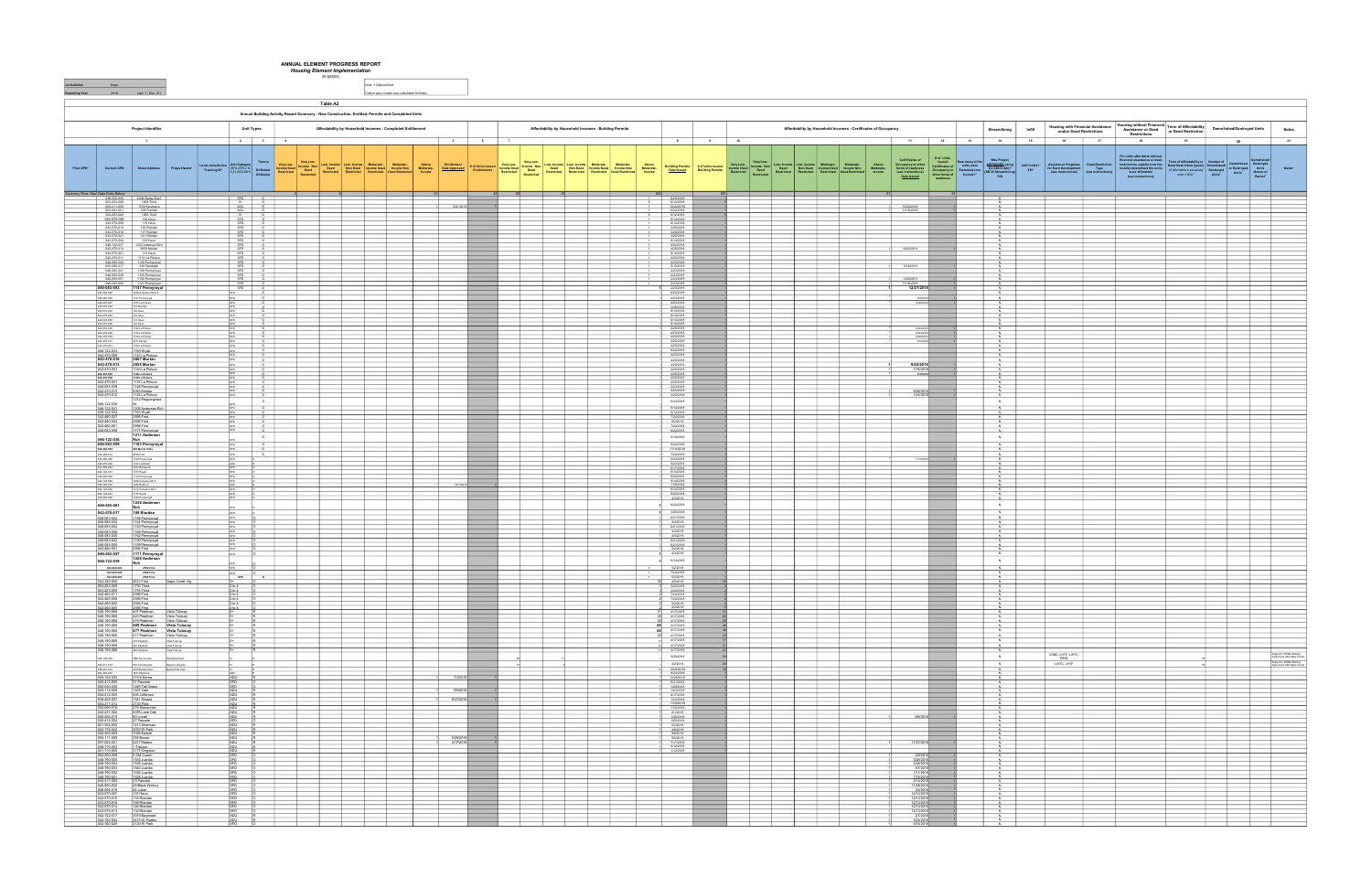|  | <b>ANNUAL ELEMENT PROGRESS REPOI</b> |  |
|--|--------------------------------------|--|
|  |                                      |  |

# ANNUAL ELEMENT PROGRESS REPORT<br>Housing Element Implementation<br>25 §6202)

|                                                                                                                                                                                                                                                              |                                                                            |                                                                                 | nousing Liement implementation<br>25 662021 |                        |                                                |                                                                                                                                                                                                                                                                                                                                                                    |                   |                                 |         |                                     |  |  |                                     |                                                                                                                                |                                                                                                                                                                                                                                      |                                                                     |    |                                                                                 |
|--------------------------------------------------------------------------------------------------------------------------------------------------------------------------------------------------------------------------------------------------------------|----------------------------------------------------------------------------|---------------------------------------------------------------------------------|---------------------------------------------|------------------------|------------------------------------------------|--------------------------------------------------------------------------------------------------------------------------------------------------------------------------------------------------------------------------------------------------------------------------------------------------------------------------------------------------------------------|-------------------|---------------------------------|---------|-------------------------------------|--|--|-------------------------------------|--------------------------------------------------------------------------------------------------------------------------------|--------------------------------------------------------------------------------------------------------------------------------------------------------------------------------------------------------------------------------------|---------------------------------------------------------------------|----|---------------------------------------------------------------------------------|
| <b>Jurisdiction Napa</b>                                                                                                                                                                                                                                     |                                                                            |                                                                                 |                                             | Note: + Optional field |                                                |                                                                                                                                                                                                                                                                                                                                                                    |                   |                                 |         |                                     |  |  |                                     |                                                                                                                                |                                                                                                                                                                                                                                      |                                                                     |    |                                                                                 |
|                                                                                                                                                                                                                                                              |                                                                            |                                                                                 |                                             |                        |                                                |                                                                                                                                                                                                                                                                                                                                                                    |                   |                                 |         |                                     |  |  |                                     |                                                                                                                                |                                                                                                                                                                                                                                      |                                                                     |    |                                                                                 |
| Reporting Year 2018 (Jan. 1 - Dec. 31)                                                                                                                                                                                                                       |                                                                            |                                                                                 |                                             |                        | Cels in grev contain auto-calculation formulas |                                                                                                                                                                                                                                                                                                                                                                    |                   |                                 |         |                                     |  |  |                                     |                                                                                                                                |                                                                                                                                                                                                                                      |                                                                     |    |                                                                                 |
| 042-160-025 2126 W Park                                                                                                                                                                                                                                      |                                                                            | SFD                                                                             |                                             |                        |                                                |                                                                                                                                                                                                                                                                                                                                                                    |                   |                                 |         |                                     |  |  |                                     | 5/16/2018                                                                                                                      |                                                                                                                                                                                                                                      |                                                                     |    |                                                                                 |
| 938-263-001<br>041-122-005 31 Camilla<br>003-053-007 1960 Yajome<br>005-061-011 333 Franklin<br>005-061-011 333 Franklin                                                                                                                                     |                                                                            | ADU<br>ADU ADU<br>ADU ADU<br>ADU SFD STD<br>ADU<br>ADU SFD<br>ADU<br>ADU<br>ADU |                                             |                        |                                                |                                                                                                                                                                                                                                                                                                                                                                    | __                |                                 |         |                                     |  |  |                                     | 1/19/2018                                                                                                                      |                                                                                                                                                                                                                                      |                                                                     |    |                                                                                 |
|                                                                                                                                                                                                                                                              |                                                                            |                                                                                 |                                             |                        |                                                |                                                                                                                                                                                                                                                                                                                                                                    |                   |                                 |         |                                     |  |  |                                     | $\begin{array}{r l}\n & 3/22/2018 \\  & 3/22/2018 \\  & 4/20/2018 \\  & 1/31/2018 \\  & 4/9/2018 \\  & 4/9/2018\n \end{array}$ |                                                                                                                                                                                                                                      | $\begin{array}{c c}\nN & \\ N & \\ \hline\n\end{array}$<br>N        |    |                                                                                 |
| 045-061-004 1571 Silverado                                                                                                                                                                                                                                   |                                                                            |                                                                                 |                                             |                        |                                                |                                                                                                                                                                                                                                                                                                                                                                    |                   |                                 |         |                                     |  |  |                                     |                                                                                                                                |                                                                                                                                                                                                                                      | N                                                                   |    |                                                                                 |
|                                                                                                                                                                                                                                                              |                                                                            |                                                                                 |                                             |                        |                                                |                                                                                                                                                                                                                                                                                                                                                                    |                   |                                 |         |                                     |  |  |                                     | 4/9/2018<br>10/11/2018<br>9/17/2018<br>4/10/2018                                                                               |                                                                                                                                                                                                                                      | N<br>N                                                              |    |                                                                                 |
|                                                                                                                                                                                                                                                              |                                                                            |                                                                                 |                                             |                        |                                                |                                                                                                                                                                                                                                                                                                                                                                    |                   |                                 |         |                                     |  |  |                                     |                                                                                                                                |                                                                                                                                                                                                                                      | N                                                                   |    |                                                                                 |
| 932-11247<br>932-11247<br>945-219-07<br>945-219-07<br>945-219-07<br>946-219-07<br>946-219-02<br>946-219-02<br>946-219-02<br>946-219-02<br>946-219 Particular<br>946-219 Particular<br>946-219 Particular<br>946-219 Particular<br>946-219 Particular<br>946- |                                                                            |                                                                                 |                                             |                        |                                                |                                                                                                                                                                                                                                                                                                                                                                    |                   |                                 |         |                                     |  |  |                                     | 1/12/2018<br>2/26/2018<br>2/26/2018<br>4/4/2018<br>12/28/2018                                                                  |                                                                                                                                                                                                                                      | N<br>$\begin{array}{c} \hline \textbf{N} & \textbf{N} \end{array}$  |    |                                                                                 |
|                                                                                                                                                                                                                                                              |                                                                            |                                                                                 |                                             |                        |                                                |                                                                                                                                                                                                                                                                                                                                                                    |                   |                                 |         |                                     |  |  |                                     |                                                                                                                                |                                                                                                                                                                                                                                      | N                                                                   |    |                                                                                 |
|                                                                                                                                                                                                                                                              |                                                                            |                                                                                 |                                             |                        |                                                |                                                                                                                                                                                                                                                                                                                                                                    |                   |                                 |         |                                     |  |  |                                     |                                                                                                                                |                                                                                                                                                                                                                                      | N<br>N                                                              |    |                                                                                 |
|                                                                                                                                                                                                                                                              |                                                                            |                                                                                 |                                             |                        |                                                | 6/14/2018                                                                                                                                                                                                                                                                                                                                                          |                   |                                 |         |                                     |  |  |                                     |                                                                                                                                |                                                                                                                                                                                                                                      | $\mathbb N$                                                         |    |                                                                                 |
| 007-172-029<br>038-141-008<br>038-141-008<br>045-125-005<br>1417 King<br>001-163-007<br>2440 Pacific                                                                                                                                                         |                                                                            |                                                                                 |                                             |                        |                                                | 7/11/2018<br>7/13/2018                                                                                                                                                                                                                                                                                                                                             |                   |                                 |         |                                     |  |  |                                     |                                                                                                                                |                                                                                                                                                                                                                                      | N                                                                   |    |                                                                                 |
| $\begin{array}{r} 004.052-015 \\ 045-210-027 \\ 045-411-020 \\ 041-301-001 \\ 011-051-023 \\ 045-450-23 \\ 045-450-23 \\ \end{array}$                                                                                                                        | 148 Homewood<br>21 Oak Grove<br>16 Pascale<br>2616 W Pueblo<br>2691 Yajome | ADU<br>ADU<br>SFD<br>ADU<br>ADU                                                 |                                             |                        |                                                | $\begin{array}{r l} \hline \rule{0pt}{2.5ex} & 77202018 \\ \hline \rule{0pt}{2.5ex} & 77202018 \\ \hline \rule{0pt}{2.5ex} & 77252018 \\ \hline \rule{0pt}{2.5ex} & 11302018 \\ \hline \rule{0pt}{2.5ex} & 22142016 \\ \hline \rule{0pt}{2.5ex} & 2142016 \\ \hline \rule{0pt}{2.5ex} & 2142016 \\ \hline \rule{0pt}{2.5ex} & 2142016 \\ \hline \rule{0pt}{2.5ex}$ |                   |                                 |         |                                     |  |  |                                     |                                                                                                                                | <u> Linda and a stationary and a stationary and a stationary and a stationary and a stationary stationary and a</u>                                                                                                                  | $\begin{array}{c c}\nN \\ N \\ N\n\end{array}$                      |    |                                                                                 |
|                                                                                                                                                                                                                                                              |                                                                            |                                                                                 |                                             |                        |                                                |                                                                                                                                                                                                                                                                                                                                                                    |                   |                                 |         |                                     |  |  |                                     |                                                                                                                                |                                                                                                                                                                                                                                      | N                                                                   |    |                                                                                 |
|                                                                                                                                                                                                                                                              |                                                                            |                                                                                 |                                             |                        |                                                |                                                                                                                                                                                                                                                                                                                                                                    |                   |                                 |         |                                     |  |  |                                     |                                                                                                                                |                                                                                                                                                                                                                                      | N                                                                   |    |                                                                                 |
|                                                                                                                                                                                                                                                              |                                                                            |                                                                                 |                                             |                        |                                                |                                                                                                                                                                                                                                                                                                                                                                    |                   |                                 |         |                                     |  |  |                                     |                                                                                                                                |                                                                                                                                                                                                                                      | N<br>N                                                              |    |                                                                                 |
| 045-162-004<br>045-162-004<br>038-132-003<br>038-070-086                                                                                                                                                                                                     | 421 E Berna<br>421 E Berna<br>421 E Berna<br>1642 Rainier<br>115 Paradise  | ADU<br>ADU<br>ADU<br>ADU                                                        |                                             |                        |                                                | 2/5/2018<br>2/5/2018<br>4/17/2018<br>5/21/2018                                                                                                                                                                                                                                                                                                                     |                   |                                 |         |                                     |  |  |                                     |                                                                                                                                |                                                                                                                                                                                                                                      | $\begin{array}{c c}\nN \\ N \\ \hline\nN \\ \hline\nN\n\end{array}$ |    |                                                                                 |
|                                                                                                                                                                                                                                                              |                                                                            |                                                                                 |                                             |                        |                                                |                                                                                                                                                                                                                                                                                                                                                                    |                   |                                 |         |                                     |  |  |                                     |                                                                                                                                |                                                                                                                                                                                                                                      |                                                                     |    |                                                                                 |
| 052-076-003<br>052-076-003<br>004-212-047<br>002-035-009<br>002-035-009<br>2230 Georgia                                                                                                                                                                      |                                                                            | ADU<br>SFD<br>ADU<br>SFD                                                        |                                             |                        |                                                | 6/4/2018<br>8/23/2018                                                                                                                                                                                                                                                                                                                                              |                   |                                 |         |                                     |  |  |                                     |                                                                                                                                |                                                                                                                                                                                                                                      | N                                                                   |    |                                                                                 |
|                                                                                                                                                                                                                                                              |                                                                            |                                                                                 |                                             |                        |                                                | 8/23/2018<br>3/8/2018                                                                                                                                                                                                                                                                                                                                              |                   |                                 |         |                                     |  |  |                                     |                                                                                                                                |                                                                                                                                                                                                                                      | N                                                                   |    |                                                                                 |
|                                                                                                                                                                                                                                                              |                                                                            |                                                                                 |                                             |                        |                                                | 7/13/2018                                                                                                                                                                                                                                                                                                                                                          |                   |                                 |         |                                     |  |  |                                     |                                                                                                                                |                                                                                                                                                                                                                                      | N<br>N                                                              |    |                                                                                 |
|                                                                                                                                                                                                                                                              |                                                                            | ADU<br>SFD                                                                      |                                             |                        |                                                | 10/12/2018                                                                                                                                                                                                                                                                                                                                                         |                   |                                 |         |                                     |  |  |                                     |                                                                                                                                |                                                                                                                                                                                                                                      | $\begin{array}{c} N \\ N \end{array}$                               |    |                                                                                 |
| 002-039-049<br>004-304-019 154 Hartson<br>002-372-022 41 Sear<br>007-120-006 4026 Mather Watermark Senior<br>005-131-038 122 Brown Bridgeview                                                                                                                |                                                                            |                                                                                 |                                             |                        |                                                | 1/16/2018                                                                                                                                                                                                                                                                                                                                                          |                   |                                 |         |                                     |  |  |                                     |                                                                                                                                |                                                                                                                                                                                                                                      |                                                                     | DB |                                                                                 |
|                                                                                                                                                                                                                                                              |                                                                            |                                                                                 |                                             |                        |                                                |                                                                                                                                                                                                                                                                                                                                                                    |                   |                                 |         |                                     |  |  |                                     |                                                                                                                                |                                                                                                                                                                                                                                      |                                                                     |    |                                                                                 |
|                                                                                                                                                                                                                                                              |                                                                            |                                                                                 |                                             |                        |                                                |                                                                                                                                                                                                                                                                                                                                                                    |                   |                                 |         |                                     |  |  |                                     |                                                                                                                                |                                                                                                                                                                                                                                      |                                                                     |    |                                                                                 |
|                                                                                                                                                                                                                                                              |                                                                            |                                                                                 |                                             |                        |                                                |                                                                                                                                                                                                                                                                                                                                                                    |                   |                                 |         |                                     |  |  |                                     |                                                                                                                                |                                                                                                                                                                                                                                      |                                                                     |    |                                                                                 |
|                                                                                                                                                                                                                                                              |                                                                            |                                                                                 |                                             |                        |                                                |                                                                                                                                                                                                                                                                                                                                                                    |                   |                                 |         |                                     |  |  |                                     |                                                                                                                                |                                                                                                                                                                                                                                      |                                                                     |    |                                                                                 |
|                                                                                                                                                                                                                                                              |                                                                            |                                                                                 |                                             |                        |                                                |                                                                                                                                                                                                                                                                                                                                                                    |                   |                                 |         |                                     |  |  |                                     |                                                                                                                                |                                                                                                                                                                                                                                      |                                                                     |    |                                                                                 |
|                                                                                                                                                                                                                                                              |                                                                            |                                                                                 |                                             |                        |                                                |                                                                                                                                                                                                                                                                                                                                                                    |                   |                                 |         |                                     |  |  |                                     |                                                                                                                                |                                                                                                                                                                                                                                      |                                                                     |    |                                                                                 |
|                                                                                                                                                                                                                                                              |                                                                            |                                                                                 |                                             |                        |                                                |                                                                                                                                                                                                                                                                                                                                                                    |                   |                                 |         |                                     |  |  |                                     |                                                                                                                                |                                                                                                                                                                                                                                      |                                                                     |    |                                                                                 |
|                                                                                                                                                                                                                                                              |                                                                            |                                                                                 |                                             |                        |                                                |                                                                                                                                                                                                                                                                                                                                                                    |                   |                                 |         |                                     |  |  |                                     |                                                                                                                                |                                                                                                                                                                                                                                      |                                                                     |    |                                                                                 |
|                                                                                                                                                                                                                                                              |                                                                            |                                                                                 |                                             |                        |                                                |                                                                                                                                                                                                                                                                                                                                                                    |                   |                                 |         |                                     |  |  |                                     |                                                                                                                                | __                                                                                                                                                                                                                                   |                                                                     |    |                                                                                 |
|                                                                                                                                                                                                                                                              |                                                                            |                                                                                 |                                             |                        |                                                |                                                                                                                                                                                                                                                                                                                                                                    |                   |                                 |         |                                     |  |  |                                     |                                                                                                                                |                                                                                                                                                                                                                                      |                                                                     |    |                                                                                 |
|                                                                                                                                                                                                                                                              |                                                                            |                                                                                 |                                             |                        |                                                |                                                                                                                                                                                                                                                                                                                                                                    |                   |                                 |         |                                     |  |  |                                     |                                                                                                                                | <b>STATE OF BUILDING</b>                                                                                                                                                                                                             |                                                                     |    |                                                                                 |
|                                                                                                                                                                                                                                                              |                                                                            |                                                                                 |                                             |                        |                                                |                                                                                                                                                                                                                                                                                                                                                                    |                   |                                 |         |                                     |  |  |                                     |                                                                                                                                |                                                                                                                                                                                                                                      |                                                                     |    |                                                                                 |
|                                                                                                                                                                                                                                                              |                                                                            |                                                                                 |                                             |                        |                                                |                                                                                                                                                                                                                                                                                                                                                                    |                   |                                 |         |                                     |  |  |                                     |                                                                                                                                |                                                                                                                                                                                                                                      |                                                                     |    |                                                                                 |
|                                                                                                                                                                                                                                                              |                                                                            |                                                                                 |                                             |                        |                                                |                                                                                                                                                                                                                                                                                                                                                                    |                   |                                 |         |                                     |  |  |                                     |                                                                                                                                |                                                                                                                                                                                                                                      |                                                                     |    |                                                                                 |
|                                                                                                                                                                                                                                                              |                                                                            |                                                                                 |                                             |                        |                                                |                                                                                                                                                                                                                                                                                                                                                                    |                   |                                 |         |                                     |  |  |                                     |                                                                                                                                |                                                                                                                                                                                                                                      |                                                                     |    |                                                                                 |
|                                                                                                                                                                                                                                                              |                                                                            |                                                                                 |                                             |                        |                                                |                                                                                                                                                                                                                                                                                                                                                                    |                   |                                 |         |                                     |  |  |                                     |                                                                                                                                |                                                                                                                                                                                                                                      |                                                                     |    |                                                                                 |
|                                                                                                                                                                                                                                                              |                                                                            |                                                                                 |                                             |                        |                                                |                                                                                                                                                                                                                                                                                                                                                                    |                   |                                 |         |                                     |  |  |                                     |                                                                                                                                |                                                                                                                                                                                                                                      |                                                                     |    |                                                                                 |
|                                                                                                                                                                                                                                                              |                                                                            |                                                                                 |                                             |                        |                                                |                                                                                                                                                                                                                                                                                                                                                                    | <b>STATE</b>      |                                 |         |                                     |  |  |                                     |                                                                                                                                |                                                                                                                                                                                                                                      |                                                                     |    |                                                                                 |
|                                                                                                                                                                                                                                                              |                                                                            |                                                                                 |                                             |                        |                                                |                                                                                                                                                                                                                                                                                                                                                                    |                   |                                 |         |                                     |  |  |                                     |                                                                                                                                |                                                                                                                                                                                                                                      |                                                                     |    |                                                                                 |
|                                                                                                                                                                                                                                                              |                                                                            |                                                                                 |                                             |                        |                                                |                                                                                                                                                                                                                                                                                                                                                                    |                   |                                 |         |                                     |  |  |                                     |                                                                                                                                |                                                                                                                                                                                                                                      |                                                                     |    |                                                                                 |
|                                                                                                                                                                                                                                                              |                                                                            |                                                                                 |                                             |                        |                                                |                                                                                                                                                                                                                                                                                                                                                                    |                   |                                 |         |                                     |  |  |                                     |                                                                                                                                |                                                                                                                                                                                                                                      |                                                                     |    |                                                                                 |
|                                                                                                                                                                                                                                                              |                                                                            |                                                                                 |                                             |                        |                                                |                                                                                                                                                                                                                                                                                                                                                                    |                   |                                 |         |                                     |  |  |                                     |                                                                                                                                |                                                                                                                                                                                                                                      |                                                                     |    |                                                                                 |
|                                                                                                                                                                                                                                                              |                                                                            |                                                                                 |                                             |                        |                                                |                                                                                                                                                                                                                                                                                                                                                                    |                   |                                 |         |                                     |  |  |                                     |                                                                                                                                |                                                                                                                                                                                                                                      |                                                                     |    |                                                                                 |
|                                                                                                                                                                                                                                                              |                                                                            |                                                                                 |                                             |                        |                                                |                                                                                                                                                                                                                                                                                                                                                                    |                   |                                 |         |                                     |  |  |                                     |                                                                                                                                |                                                                                                                                                                                                                                      |                                                                     |    |                                                                                 |
|                                                                                                                                                                                                                                                              |                                                                            |                                                                                 |                                             |                        |                                                |                                                                                                                                                                                                                                                                                                                                                                    |                   |                                 |         |                                     |  |  |                                     |                                                                                                                                |                                                                                                                                                                                                                                      |                                                                     |    |                                                                                 |
|                                                                                                                                                                                                                                                              |                                                                            |                                                                                 |                                             |                        |                                                |                                                                                                                                                                                                                                                                                                                                                                    |                   |                                 |         |                                     |  |  |                                     |                                                                                                                                |                                                                                                                                                                                                                                      |                                                                     |    |                                                                                 |
|                                                                                                                                                                                                                                                              |                                                                            |                                                                                 |                                             |                        |                                                |                                                                                                                                                                                                                                                                                                                                                                    |                   |                                 |         |                                     |  |  |                                     |                                                                                                                                |                                                                                                                                                                                                                                      |                                                                     |    |                                                                                 |
|                                                                                                                                                                                                                                                              |                                                                            |                                                                                 |                                             |                        |                                                |                                                                                                                                                                                                                                                                                                                                                                    | __                |                                 |         |                                     |  |  |                                     |                                                                                                                                |                                                                                                                                                                                                                                      |                                                                     |    |                                                                                 |
|                                                                                                                                                                                                                                                              |                                                                            |                                                                                 |                                             |                        |                                                |                                                                                                                                                                                                                                                                                                                                                                    | <b>STATISTICS</b> |                                 |         |                                     |  |  |                                     |                                                                                                                                |                                                                                                                                                                                                                                      |                                                                     |    |                                                                                 |
|                                                                                                                                                                                                                                                              |                                                                            |                                                                                 |                                             |                        |                                                |                                                                                                                                                                                                                                                                                                                                                                    | <b>STATE</b>      |                                 |         |                                     |  |  |                                     |                                                                                                                                |                                                                                                                                                                                                                                      |                                                                     |    |                                                                                 |
|                                                                                                                                                                                                                                                              |                                                                            |                                                                                 |                                             |                        |                                                |                                                                                                                                                                                                                                                                                                                                                                    |                   |                                 |         |                                     |  |  |                                     |                                                                                                                                |                                                                                                                                                                                                                                      |                                                                     |    |                                                                                 |
|                                                                                                                                                                                                                                                              |                                                                            |                                                                                 |                                             |                        |                                                |                                                                                                                                                                                                                                                                                                                                                                    |                   |                                 |         |                                     |  |  |                                     |                                                                                                                                |                                                                                                                                                                                                                                      |                                                                     |    |                                                                                 |
|                                                                                                                                                                                                                                                              |                                                                            |                                                                                 |                                             |                        |                                                |                                                                                                                                                                                                                                                                                                                                                                    |                   |                                 |         |                                     |  |  |                                     |                                                                                                                                |                                                                                                                                                                                                                                      |                                                                     |    |                                                                                 |
|                                                                                                                                                                                                                                                              |                                                                            |                                                                                 |                                             |                        |                                                |                                                                                                                                                                                                                                                                                                                                                                    |                   |                                 |         |                                     |  |  |                                     |                                                                                                                                |                                                                                                                                                                                                                                      |                                                                     |    |                                                                                 |
|                                                                                                                                                                                                                                                              |                                                                            |                                                                                 |                                             |                        |                                                |                                                                                                                                                                                                                                                                                                                                                                    |                   |                                 |         |                                     |  |  |                                     |                                                                                                                                |                                                                                                                                                                                                                                      |                                                                     |    |                                                                                 |
|                                                                                                                                                                                                                                                              |                                                                            |                                                                                 |                                             |                        |                                                |                                                                                                                                                                                                                                                                                                                                                                    |                   |                                 |         |                                     |  |  |                                     |                                                                                                                                |                                                                                                                                                                                                                                      |                                                                     |    |                                                                                 |
|                                                                                                                                                                                                                                                              |                                                                            |                                                                                 |                                             |                        |                                                |                                                                                                                                                                                                                                                                                                                                                                    |                   |                                 |         |                                     |  |  |                                     |                                                                                                                                |                                                                                                                                                                                                                                      |                                                                     |    |                                                                                 |
|                                                                                                                                                                                                                                                              |                                                                            |                                                                                 |                                             |                        |                                                |                                                                                                                                                                                                                                                                                                                                                                    |                   |                                 |         |                                     |  |  |                                     |                                                                                                                                |                                                                                                                                                                                                                                      |                                                                     |    |                                                                                 |
|                                                                                                                                                                                                                                                              |                                                                            |                                                                                 |                                             |                        |                                                |                                                                                                                                                                                                                                                                                                                                                                    | __                |                                 |         |                                     |  |  |                                     |                                                                                                                                |                                                                                                                                                                                                                                      |                                                                     |    |                                                                                 |
|                                                                                                                                                                                                                                                              |                                                                            |                                                                                 |                                             |                        |                                                |                                                                                                                                                                                                                                                                                                                                                                    |                   |                                 |         |                                     |  |  |                                     |                                                                                                                                |                                                                                                                                                                                                                                      |                                                                     |    |                                                                                 |
|                                                                                                                                                                                                                                                              |                                                                            |                                                                                 |                                             |                        |                                                |                                                                                                                                                                                                                                                                                                                                                                    |                   |                                 |         |                                     |  |  |                                     |                                                                                                                                |                                                                                                                                                                                                                                      |                                                                     |    |                                                                                 |
|                                                                                                                                                                                                                                                              |                                                                            |                                                                                 |                                             |                        |                                                |                                                                                                                                                                                                                                                                                                                                                                    |                   |                                 |         |                                     |  |  |                                     |                                                                                                                                |                                                                                                                                                                                                                                      |                                                                     |    |                                                                                 |
|                                                                                                                                                                                                                                                              |                                                                            |                                                                                 |                                             |                        |                                                |                                                                                                                                                                                                                                                                                                                                                                    |                   |                                 |         |                                     |  |  |                                     |                                                                                                                                |                                                                                                                                                                                                                                      |                                                                     |    |                                                                                 |
|                                                                                                                                                                                                                                                              |                                                                            |                                                                                 |                                             |                        |                                                |                                                                                                                                                                                                                                                                                                                                                                    |                   |                                 |         |                                     |  |  |                                     |                                                                                                                                |                                                                                                                                                                                                                                      |                                                                     |    |                                                                                 |
|                                                                                                                                                                                                                                                              |                                                                            |                                                                                 |                                             |                        |                                                |                                                                                                                                                                                                                                                                                                                                                                    |                   |                                 |         |                                     |  |  |                                     |                                                                                                                                |                                                                                                                                                                                                                                      |                                                                     |    |                                                                                 |
|                                                                                                                                                                                                                                                              |                                                                            |                                                                                 |                                             |                        |                                                |                                                                                                                                                                                                                                                                                                                                                                    |                   |                                 |         |                                     |  |  |                                     |                                                                                                                                |                                                                                                                                                                                                                                      |                                                                     |    |                                                                                 |
|                                                                                                                                                                                                                                                              |                                                                            |                                                                                 |                                             |                        |                                                |                                                                                                                                                                                                                                                                                                                                                                    |                   |                                 |         |                                     |  |  |                                     |                                                                                                                                |                                                                                                                                                                                                                                      |                                                                     |    |                                                                                 |
|                                                                                                                                                                                                                                                              |                                                                            |                                                                                 |                                             |                        |                                                |                                                                                                                                                                                                                                                                                                                                                                    |                   |                                 |         |                                     |  |  |                                     |                                                                                                                                |                                                                                                                                                                                                                                      |                                                                     |    |                                                                                 |
|                                                                                                                                                                                                                                                              |                                                                            |                                                                                 |                                             |                        |                                                |                                                                                                                                                                                                                                                                                                                                                                    |                   |                                 |         |                                     |  |  |                                     |                                                                                                                                |                                                                                                                                                                                                                                      |                                                                     |    |                                                                                 |
|                                                                                                                                                                                                                                                              |                                                                            |                                                                                 |                                             |                        |                                                |                                                                                                                                                                                                                                                                                                                                                                    |                   |                                 |         |                                     |  |  |                                     |                                                                                                                                |                                                                                                                                                                                                                                      |                                                                     |    |                                                                                 |
|                                                                                                                                                                                                                                                              |                                                                            |                                                                                 |                                             |                        |                                                |                                                                                                                                                                                                                                                                                                                                                                    |                   |                                 |         |                                     |  |  |                                     |                                                                                                                                |                                                                                                                                                                                                                                      |                                                                     |    |                                                                                 |
|                                                                                                                                                                                                                                                              |                                                                            |                                                                                 |                                             |                        |                                                |                                                                                                                                                                                                                                                                                                                                                                    |                   |                                 |         |                                     |  |  |                                     |                                                                                                                                |                                                                                                                                                                                                                                      |                                                                     |    |                                                                                 |
|                                                                                                                                                                                                                                                              |                                                                            |                                                                                 |                                             |                        |                                                |                                                                                                                                                                                                                                                                                                                                                                    |                   |                                 |         |                                     |  |  |                                     |                                                                                                                                |                                                                                                                                                                                                                                      |                                                                     |    |                                                                                 |
|                                                                                                                                                                                                                                                              |                                                                            |                                                                                 |                                             |                        |                                                |                                                                                                                                                                                                                                                                                                                                                                    |                   | ______                          | _____   |                                     |  |  | ____                                |                                                                                                                                |                                                                                                                                                                                                                                      |                                                                     |    |                                                                                 |
|                                                                                                                                                                                                                                                              |                                                                            |                                                                                 |                                             |                        |                                                |                                                                                                                                                                                                                                                                                                                                                                    |                   |                                 |         |                                     |  |  |                                     |                                                                                                                                |                                                                                                                                                                                                                                      |                                                                     |    |                                                                                 |
|                                                                                                                                                                                                                                                              |                                                                            |                                                                                 |                                             |                        |                                                |                                                                                                                                                                                                                                                                                                                                                                    |                   |                                 |         |                                     |  |  |                                     |                                                                                                                                |                                                                                                                                                                                                                                      |                                                                     |    |                                                                                 |
|                                                                                                                                                                                                                                                              |                                                                            |                                                                                 |                                             |                        |                                                |                                                                                                                                                                                                                                                                                                                                                                    | __                |                                 |         |                                     |  |  |                                     |                                                                                                                                |                                                                                                                                                                                                                                      |                                                                     |    |                                                                                 |
|                                                                                                                                                                                                                                                              |                                                                            |                                                                                 | _______                                     |                        |                                                |                                                                                                                                                                                                                                                                                                                                                                    |                   | the contract of the contract of | _______ | the contract of the contract of the |  |  | the contract of the contract of     |                                                                                                                                |                                                                                                                                                                                                                                      | the contract of the contract of                                     |    | the contract of the contract of the contract of                                 |
|                                                                                                                                                                                                                                                              |                                                                            |                                                                                 |                                             |                        |                                                |                                                                                                                                                                                                                                                                                                                                                                    |                   |                                 |         |                                     |  |  |                                     |                                                                                                                                |                                                                                                                                                                                                                                      |                                                                     |    |                                                                                 |
|                                                                                                                                                                                                                                                              |                                                                            |                                                                                 |                                             |                        |                                                |                                                                                                                                                                                                                                                                                                                                                                    |                   |                                 |         |                                     |  |  |                                     |                                                                                                                                |                                                                                                                                                                                                                                      |                                                                     |    | ___                                                                             |
|                                                                                                                                                                                                                                                              |                                                                            |                                                                                 |                                             |                        |                                                |                                                                                                                                                                                                                                                                                                                                                                    |                   |                                 |         |                                     |  |  |                                     |                                                                                                                                |                                                                                                                                                                                                                                      |                                                                     |    |                                                                                 |
|                                                                                                                                                                                                                                                              |                                                                            |                                                                                 |                                             |                        |                                                |                                                                                                                                                                                                                                                                                                                                                                    |                   |                                 |         |                                     |  |  |                                     |                                                                                                                                |                                                                                                                                                                                                                                      |                                                                     |    |                                                                                 |
|                                                                                                                                                                                                                                                              |                                                                            |                                                                                 |                                             |                        |                                                |                                                                                                                                                                                                                                                                                                                                                                    |                   |                                 |         |                                     |  |  |                                     |                                                                                                                                | ____                                                                                                                                                                                                                                 |                                                                     |    |                                                                                 |
|                                                                                                                                                                                                                                                              |                                                                            |                                                                                 |                                             |                        |                                                |                                                                                                                                                                                                                                                                                                                                                                    |                   |                                 |         |                                     |  |  |                                     |                                                                                                                                |                                                                                                                                                                                                                                      |                                                                     |    | the contract of the contract of the contract of                                 |
|                                                                                                                                                                                                                                                              |                                                                            |                                                                                 |                                             |                        |                                                |                                                                                                                                                                                                                                                                                                                                                                    |                   |                                 |         |                                     |  |  |                                     |                                                                                                                                |                                                                                                                                                                                                                                      |                                                                     |    |                                                                                 |
|                                                                                                                                                                                                                                                              |                                                                            |                                                                                 |                                             |                        |                                                |                                                                                                                                                                                                                                                                                                                                                                    |                   |                                 |         |                                     |  |  |                                     |                                                                                                                                |                                                                                                                                                                                                                                      |                                                                     |    |                                                                                 |
|                                                                                                                                                                                                                                                              |                                                                            |                                                                                 |                                             |                        |                                                |                                                                                                                                                                                                                                                                                                                                                                    |                   |                                 |         |                                     |  |  |                                     |                                                                                                                                |                                                                                                                                                                                                                                      |                                                                     |    |                                                                                 |
|                                                                                                                                                                                                                                                              |                                                                            |                                                                                 |                                             |                        |                                                |                                                                                                                                                                                                                                                                                                                                                                    |                   |                                 |         |                                     |  |  |                                     |                                                                                                                                |                                                                                                                                                                                                                                      |                                                                     |    |                                                                                 |
|                                                                                                                                                                                                                                                              |                                                                            |                                                                                 |                                             |                        |                                                |                                                                                                                                                                                                                                                                                                                                                                    |                   |                                 |         |                                     |  |  |                                     |                                                                                                                                |                                                                                                                                                                                                                                      |                                                                     |    | the contract of the contract of the contract of                                 |
|                                                                                                                                                                                                                                                              |                                                                            |                                                                                 |                                             |                        |                                                |                                                                                                                                                                                                                                                                                                                                                                    |                   |                                 |         |                                     |  |  |                                     |                                                                                                                                |                                                                                                                                                                                                                                      |                                                                     |    |                                                                                 |
|                                                                                                                                                                                                                                                              |                                                                            |                                                                                 |                                             |                        |                                                |                                                                                                                                                                                                                                                                                                                                                                    |                   |                                 |         |                                     |  |  |                                     |                                                                                                                                |                                                                                                                                                                                                                                      |                                                                     |    |                                                                                 |
|                                                                                                                                                                                                                                                              |                                                                            |                                                                                 |                                             |                        |                                                |                                                                                                                                                                                                                                                                                                                                                                    |                   |                                 |         |                                     |  |  |                                     |                                                                                                                                |                                                                                                                                                                                                                                      |                                                                     |    |                                                                                 |
|                                                                                                                                                                                                                                                              |                                                                            |                                                                                 |                                             |                        |                                                |                                                                                                                                                                                                                                                                                                                                                                    |                   |                                 |         |                                     |  |  |                                     |                                                                                                                                |                                                                                                                                                                                                                                      |                                                                     |    |                                                                                 |
|                                                                                                                                                                                                                                                              |                                                                            |                                                                                 |                                             |                        |                                                |                                                                                                                                                                                                                                                                                                                                                                    |                   |                                 |         |                                     |  |  |                                     |                                                                                                                                |                                                                                                                                                                                                                                      |                                                                     |    |                                                                                 |
|                                                                                                                                                                                                                                                              |                                                                            |                                                                                 |                                             |                        |                                                |                                                                                                                                                                                                                                                                                                                                                                    |                   |                                 | _____   |                                     |  |  | the contract of the contract of the |                                                                                                                                | __                                                                                                                                                                                                                                   |                                                                     |    | the contract of the contract of the contract of the contract of the contract of |
|                                                                                                                                                                                                                                                              |                                                                            |                                                                                 |                                             |                        |                                                |                                                                                                                                                                                                                                                                                                                                                                    |                   |                                 |         |                                     |  |  |                                     |                                                                                                                                |                                                                                                                                                                                                                                      |                                                                     |    |                                                                                 |
|                                                                                                                                                                                                                                                              |                                                                            |                                                                                 |                                             |                        |                                                |                                                                                                                                                                                                                                                                                                                                                                    |                   |                                 |         |                                     |  |  |                                     |                                                                                                                                |                                                                                                                                                                                                                                      |                                                                     |    |                                                                                 |
|                                                                                                                                                                                                                                                              |                                                                            |                                                                                 |                                             |                        |                                                |                                                                                                                                                                                                                                                                                                                                                                    |                   |                                 |         |                                     |  |  |                                     |                                                                                                                                |                                                                                                                                                                                                                                      |                                                                     |    |                                                                                 |
|                                                                                                                                                                                                                                                              |                                                                            |                                                                                 |                                             |                        |                                                |                                                                                                                                                                                                                                                                                                                                                                    |                   | ______                          |         | _______                             |  |  | _____                               |                                                                                                                                | <u> London and Communications and Communications and Communications and Communications and Communications and Communications and Communications and Communications and Communications and Communications and Communications and </u> |                                                                     |    | __                                                                              |
|                                                                                                                                                                                                                                                              |                                                                            |                                                                                 |                                             |                        |                                                |                                                                                                                                                                                                                                                                                                                                                                    |                   |                                 |         |                                     |  |  |                                     |                                                                                                                                |                                                                                                                                                                                                                                      |                                                                     |    |                                                                                 |
|                                                                                                                                                                                                                                                              |                                                                            |                                                                                 |                                             |                        |                                                |                                                                                                                                                                                                                                                                                                                                                                    |                   |                                 |         |                                     |  |  |                                     |                                                                                                                                |                                                                                                                                                                                                                                      |                                                                     |    |                                                                                 |
|                                                                                                                                                                                                                                                              |                                                                            |                                                                                 |                                             |                        |                                                |                                                                                                                                                                                                                                                                                                                                                                    |                   |                                 |         |                                     |  |  |                                     |                                                                                                                                |                                                                                                                                                                                                                                      |                                                                     |    | ___                                                                             |
|                                                                                                                                                                                                                                                              |                                                                            |                                                                                 |                                             |                        |                                                |                                                                                                                                                                                                                                                                                                                                                                    |                   |                                 |         |                                     |  |  | and the company of the company of   |                                                                                                                                |                                                                                                                                                                                                                                      |                                                                     |    | the contract of the contract of the contract of the contract of                 |
|                                                                                                                                                                                                                                                              |                                                                            |                                                                                 | --<br>___                                   |                        |                                                |                                                                                                                                                                                                                                                                                                                                                                    |                   | --                              | __      |                                     |  |  | __                                  |                                                                                                                                | ___                                                                                                                                                                                                                                  |                                                                     |    | —                                                                               |
|                                                                                                                                                                                                                                                              |                                                                            |                                                                                 |                                             |                        |                                                |                                                                                                                                                                                                                                                                                                                                                                    |                   |                                 |         |                                     |  |  |                                     |                                                                                                                                |                                                                                                                                                                                                                                      |                                                                     |    |                                                                                 |
|                                                                                                                                                                                                                                                              |                                                                            |                                                                                 |                                             |                        |                                                |                                                                                                                                                                                                                                                                                                                                                                    |                   |                                 |         |                                     |  |  |                                     |                                                                                                                                |                                                                                                                                                                                                                                      |                                                                     |    |                                                                                 |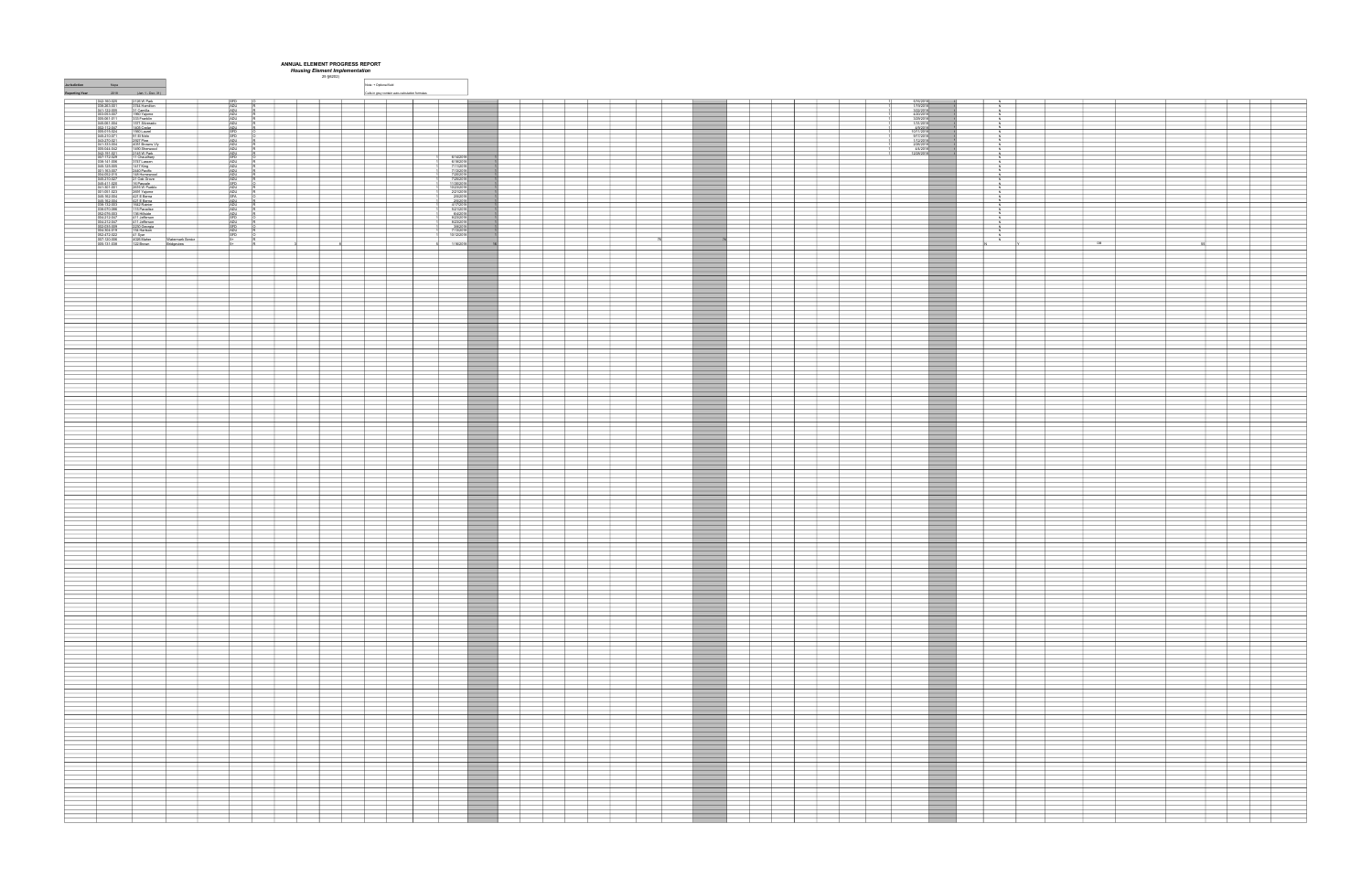Cells in grey contain auto-calculation formulas

|                                                | <b>Table B</b>                                                                                                 |                                           |      |                                                                                                           |    |     |   |  |    |  |    |                |                                                          |  |    |    |
|------------------------------------------------|----------------------------------------------------------------------------------------------------------------|-------------------------------------------|------|-----------------------------------------------------------------------------------------------------------|----|-----|---|--|----|--|----|----------------|----------------------------------------------------------|--|----|----|
|                                                | <b>Regional Housing Needs Allocation Progress</b>                                                              |                                           |      |                                                                                                           |    |     |   |  |    |  |    |                |                                                          |  |    |    |
| <b>Permitted Units Issued by Affordability</b> |                                                                                                                |                                           |      |                                                                                                           |    |     |   |  |    |  |    |                |                                                          |  |    |    |
|                                                |                                                                                                                |                                           |      |                                                                                                           |    |     |   |  |    |  |    |                |                                                          |  |    |    |
|                                                | <b>Income Level</b>                                                                                            | <b>RHNA Allocation</b><br>by Income Level | 2015 | <b>Total Units to</b><br>2019<br>2021<br>2022<br>2023<br>2016<br>2020<br>2017<br>2018<br>Date (all years) |    |     |   |  |    |  |    |                | <b>Total Remaining</b><br><b>RHNA by Income</b><br>Level |  |    |    |
|                                                | Deed Restricted                                                                                                | 185                                       | 53   |                                                                                                           |    |     |   |  |    |  | 53 | 132            |                                                          |  |    |    |
| Very Low                                       | Non-Deed Restricted                                                                                            |                                           |      |                                                                                                           |    |     |   |  |    |  |    |                |                                                          |  |    |    |
|                                                | Deed Restricted                                                                                                |                                           | 106  |                                                                                                           |    |     | 6 |  | 15 |  |    |                |                                                          |  | 22 | 84 |
| Low                                            | Non-Deed Restricted                                                                                            |                                           |      |                                                                                                           |    |     |   |  |    |  |    |                |                                                          |  |    |    |
|                                                | Deed Restricted                                                                                                | 141                                       |      | 2                                                                                                         |    |     |   |  |    |  |    | $\overline{2}$ | 139                                                      |  |    |    |
| Moderate                                       | Non-Deed Restricted                                                                                            |                                           |      |                                                                                                           |    |     |   |  |    |  |    |                |                                                          |  |    |    |
| Above Moderate                                 |                                                                                                                | 403                                       | 99   | 135                                                                                                       | 37 | 523 |   |  |    |  |    | 794            |                                                          |  |    |    |
| <b>Total RHNA</b>                              |                                                                                                                | 835                                       |      |                                                                                                           |    |     |   |  |    |  |    |                |                                                          |  |    |    |
| Total Units 44                                 |                                                                                                                |                                           | 99   | 143                                                                                                       | 38 | 591 |   |  |    |  |    | 871            | 355                                                      |  |    |    |
|                                                | Note: units serving extremely low-income households are included in the very low-income permitted units totals |                                           |      |                                                                                                           |    |     |   |  |    |  |    |                |                                                          |  |    |    |

## ANNUAL ELEMENT PROGRESS REPORT Housing Element Implementation

(CCR Title 25 §6202)

| <b>Jurisdiction</b> | <b>Napa</b> |                    |
|---------------------|-------------|--------------------|
| Reporting Year      | 2018        | (Jan. 1 - Dec. 31) |

This table is auto-populated once you enter your jurisdiction name and current year data. Past year information comes from previous APRs.

Please contact HCD if your data is different than the material supplied here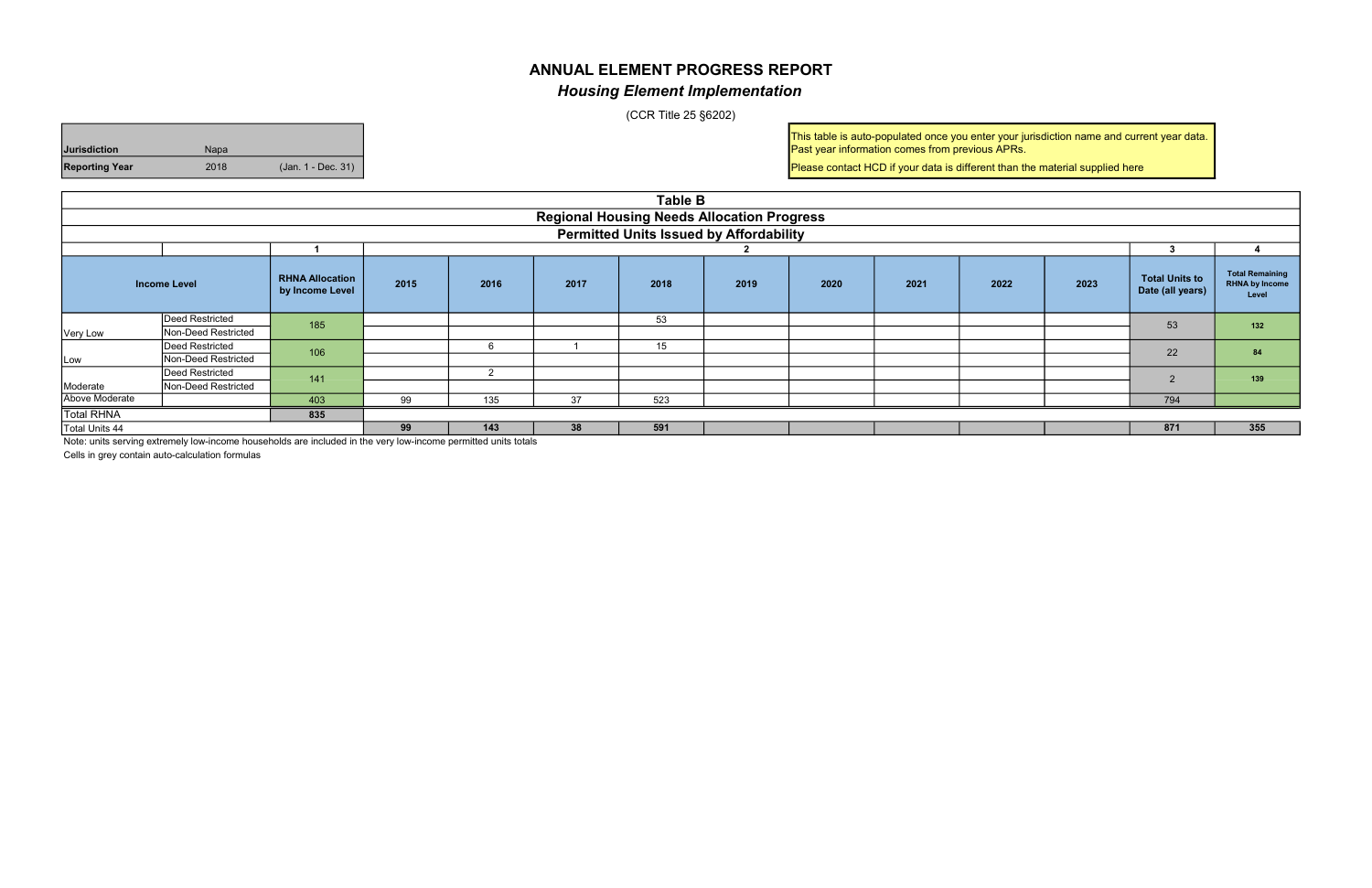| <b>Jurisdiction</b>   | Napa |                    |
|-----------------------|------|--------------------|
| <b>Reporting Year</b> | 2018 | (Jan. 1 - Dec. 31) |

|                                                                   | <b>Table C</b>        |                                 |                                                          |                |                                  |            |                                   |                                                     |                   |                               |                                    |        |                |                                                     |                       |                  |                                        |
|-------------------------------------------------------------------|-----------------------|---------------------------------|----------------------------------------------------------|----------------|----------------------------------|------------|-----------------------------------|-----------------------------------------------------|-------------------|-------------------------------|------------------------------------|--------|----------------|-----------------------------------------------------|-----------------------|------------------|----------------------------------------|
| Sites Identified or Rezoned to Accommodate Shortfall Housing Need |                       |                                 |                                                          |                |                                  |            |                                   |                                                     |                   |                               |                                    |        |                |                                                     |                       |                  |                                        |
|                                                                   | Project Identifier    |                                 |                                                          | Date of Rezone |                                  |            | Affordability by Household Income |                                                     | Type of Shortfall |                               |                                    |        |                | <b>Sites Description</b>                            |                       |                  |                                        |
|                                                                   |                       |                                 |                                                          | $\overline{2}$ |                                  |            |                                   |                                                     | 4                 |                               |                                    |        |                |                                                     | 9                     | 10               | 11                                     |
| <b>APN</b>                                                        | <b>Street Address</b> | <b>Project Name<sup>+</sup></b> | Local<br><b>Jurisdiction</b><br>Tracking ID <sup>+</sup> |                | Date of Rezone   Very-Low Income | Low-Income | Moderate Income                   | Above Moderate - Type of Shortfall<br><b>Income</b> |                   | <b>Parcel Size</b><br>(Acres) | <b>General Plan</b><br>Designation | Zoning | <b>Minimum</b> | <b>Maximum</b><br>Density Allowed   Density Allowed | Realistic<br>Capacity | Vacant/Nonvacant | Description of Existing<br><b>Uses</b> |
| Summary Row: Start Data Entry Below                               |                       |                                 |                                                          |                |                                  |            |                                   |                                                     |                   |                               |                                    |        |                |                                                     |                       |                  |                                        |
|                                                                   |                       |                                 |                                                          |                |                                  |            |                                   |                                                     |                   |                               |                                    |        |                |                                                     |                       |                  |                                        |
|                                                                   |                       |                                 |                                                          |                |                                  |            |                                   |                                                     |                   |                               |                                    |        |                |                                                     |                       |                  |                                        |
|                                                                   |                       |                                 |                                                          |                |                                  |            |                                   |                                                     |                   |                               |                                    |        |                |                                                     |                       |                  |                                        |
|                                                                   |                       |                                 |                                                          |                |                                  |            |                                   |                                                     |                   |                               |                                    |        |                |                                                     |                       |                  |                                        |
|                                                                   |                       |                                 |                                                          |                |                                  |            |                                   |                                                     |                   |                               |                                    |        |                |                                                     |                       |                  |                                        |
|                                                                   |                       |                                 |                                                          |                |                                  |            |                                   |                                                     |                   |                               |                                    |        |                |                                                     |                       |                  |                                        |
|                                                                   |                       |                                 |                                                          |                |                                  |            |                                   |                                                     |                   |                               |                                    |        |                |                                                     |                       |                  |                                        |
|                                                                   |                       |                                 |                                                          |                |                                  |            |                                   |                                                     |                   |                               |                                    |        |                |                                                     |                       |                  |                                        |
|                                                                   |                       |                                 |                                                          |                |                                  |            |                                   |                                                     |                   |                               |                                    |        |                |                                                     |                       |                  |                                        |
|                                                                   |                       |                                 |                                                          |                |                                  |            |                                   |                                                     |                   |                               |                                    |        |                |                                                     |                       |                  |                                        |
|                                                                   |                       |                                 |                                                          |                |                                  |            |                                   |                                                     |                   |                               |                                    |        |                |                                                     |                       |                  |                                        |

#### ANNUAL ELEMENT PROGRESS REPORT

Housing Element Implementation

(CCR Title 25 §6202)

Note: + Optional field

Cells in grey contain auto-calculation formulas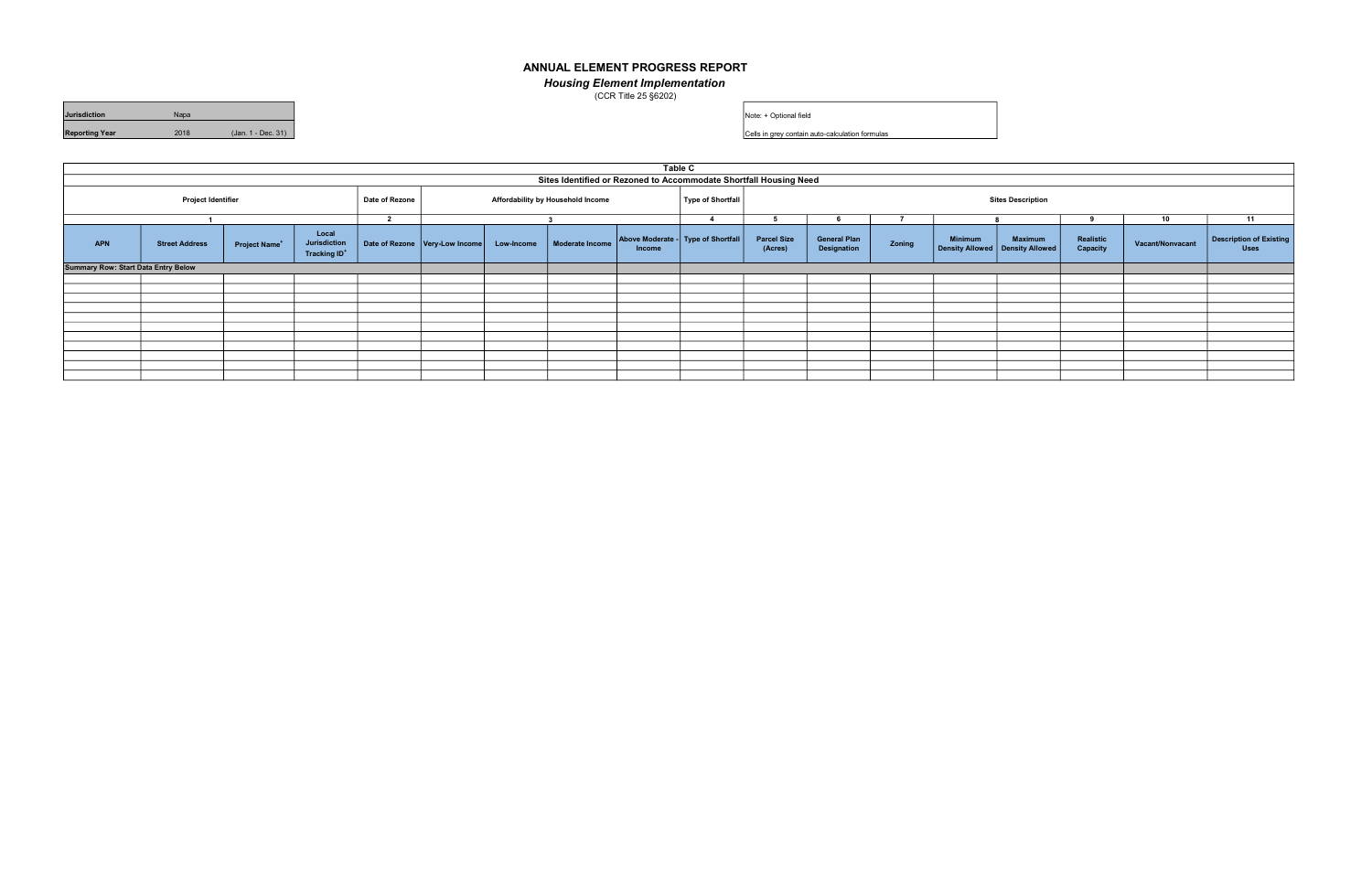| <b>Jurisdiction</b>   |                  |                       |
|-----------------------|------------------|-----------------------|
| <b>Reporting Year</b> | ດດ 4 ຕ<br>20 I O | $\mathbf{A}$<br>(Jan. |

 $T_{\text{ab}}$ <sub>D</sub>

|                                                                                                                                                                                                                                           | Table D                                                                                                                                                                |                                                |                                                                                                                                                                                                                                                                                                                                                                                         |  |  |  |  |  |  |
|-------------------------------------------------------------------------------------------------------------------------------------------------------------------------------------------------------------------------------------------|------------------------------------------------------------------------------------------------------------------------------------------------------------------------|------------------------------------------------|-----------------------------------------------------------------------------------------------------------------------------------------------------------------------------------------------------------------------------------------------------------------------------------------------------------------------------------------------------------------------------------------|--|--|--|--|--|--|
| Program Implementation Status pursuant to GC Section 65583                                                                                                                                                                                |                                                                                                                                                                        |                                                |                                                                                                                                                                                                                                                                                                                                                                                         |  |  |  |  |  |  |
| <b>Housing Programs Progress Report</b><br>Describe progress of all programs including local efforts to remove governmental constraints to the maintenance, improvement, and development of housing as identified in the housing element. |                                                                                                                                                                        |                                                |                                                                                                                                                                                                                                                                                                                                                                                         |  |  |  |  |  |  |
| $\blacktriangleleft$                                                                                                                                                                                                                      | $\overline{2}$                                                                                                                                                         | 3 <sup>2</sup>                                 | 4                                                                                                                                                                                                                                                                                                                                                                                       |  |  |  |  |  |  |
| <b>Name of Program</b>                                                                                                                                                                                                                    | <b>Objective</b>                                                                                                                                                       | <b>Timeframe in H.E</b>                        | <b>Status of Program Implementation</b>                                                                                                                                                                                                                                                                                                                                                 |  |  |  |  |  |  |
| H1.A - Adequate Sites                                                                                                                                                                                                                     | Maintain Adequate Sites                                                                                                                                                | Ongoing; 2015-23                               | Ongoing                                                                                                                                                                                                                                                                                                                                                                                 |  |  |  |  |  |  |
| H <sub>1</sub> .B - Future Land Use<br>Planning                                                                                                                                                                                           | Adopt a General Plan Update                                                                                                                                            | 2016-18                                        | General Plan Update underway                                                                                                                                                                                                                                                                                                                                                            |  |  |  |  |  |  |
| H1.C - Local Housing Need                                                                                                                                                                                                                 | Prioritize land resources for population<br>groups with the hightest need. Evaluate<br>local housing needs for special population<br>groups, given limited land supply | As projects are submitted                      |                                                                                                                                                                                                                                                                                                                                                                                         |  |  |  |  |  |  |
| H1.D - Jobs-Housing<br>Analysis                                                                                                                                                                                                           | Improve linkages between housing and<br>employment development                                                                                                         | As plans are developed                         |                                                                                                                                                                                                                                                                                                                                                                                         |  |  |  |  |  |  |
| H1.E - Job Impact Analysis                                                                                                                                                                                                                | Heightened link between jobs and housing                                                                                                                               | As major projects are<br>proposed and reviewed |                                                                                                                                                                                                                                                                                                                                                                                         |  |  |  |  |  |  |
| H1.F - Housing Sites Study                                                                                                                                                                                                                | Completion of Housing Sites analysis for<br>of Surplus Institutional Lands surplus or potentially surplus institutional<br>lands and follow-up actions                 | 2016-18                                        |                                                                                                                                                                                                                                                                                                                                                                                         |  |  |  |  |  |  |
| H2.A - Adequate Sites for<br>Multifamily Use                                                                                                                                                                                              | Completion of Sites study for futher<br>Housing Element                                                                                                                | 2020-23                                        |                                                                                                                                                                                                                                                                                                                                                                                         |  |  |  |  |  |  |
| H <sub>2</sub> .B - New Residential Units 220 Units                                                                                                                                                                                       |                                                                                                                                                                        | Ongoing; 2015-23                               | 40 units were completed in 2016. Currently 76 affordable rental units for low and very low<br>income households are under construction. They include 8 at Napa Creek Village, 49 at<br>Stoddard West, and 19 at Napa Courtyards. Additionally, in 2018 the City approved a<br>density bonus for Bridgeview Apartments which would provide 11 affordable units as part<br>of the project |  |  |  |  |  |  |
| H2.C - New Ownership Units 15 ownership housing units                                                                                                                                                                                     |                                                                                                                                                                        | Ongoing; 2015-23                               | In 2017, the City made a loan from its Affordable Housing Impact Fee fund to Burbank<br>Housing for Redwood Grove, a 34-unit affordable homeownership project. In 2018,<br>Habitat for Humanity completed one home for a low-income homebuyer on property that<br>was previously excess ROW. The project utilized CDBG funds.                                                           |  |  |  |  |  |  |
| H2.D - First Time Buyer<br>Programs                                                                                                                                                                                                       | Assist 80 low-income households to<br>become first time homebuyers                                                                                                     | Ongoing; 2015-23                               | 8 low-income households were assisted in CY2018                                                                                                                                                                                                                                                                                                                                         |  |  |  |  |  |  |
| H2.E - Identify Potential<br><b>Acquisition Sites</b>                                                                                                                                                                                     | Identify and acquire 1-2 sites                                                                                                                                         | Ongoing; 2015-23                               |                                                                                                                                                                                                                                                                                                                                                                                         |  |  |  |  |  |  |
| H2.F - Affordable Housing<br>Overlay Zones                                                                                                                                                                                                | Modify Zoning Overlay District                                                                                                                                         | 2016-18                                        |                                                                                                                                                                                                                                                                                                                                                                                         |  |  |  |  |  |  |

# ANNUAL ELEMENT PROGRESS REPORT

## Housing Element Implementation

(CCR Title 25 §6202)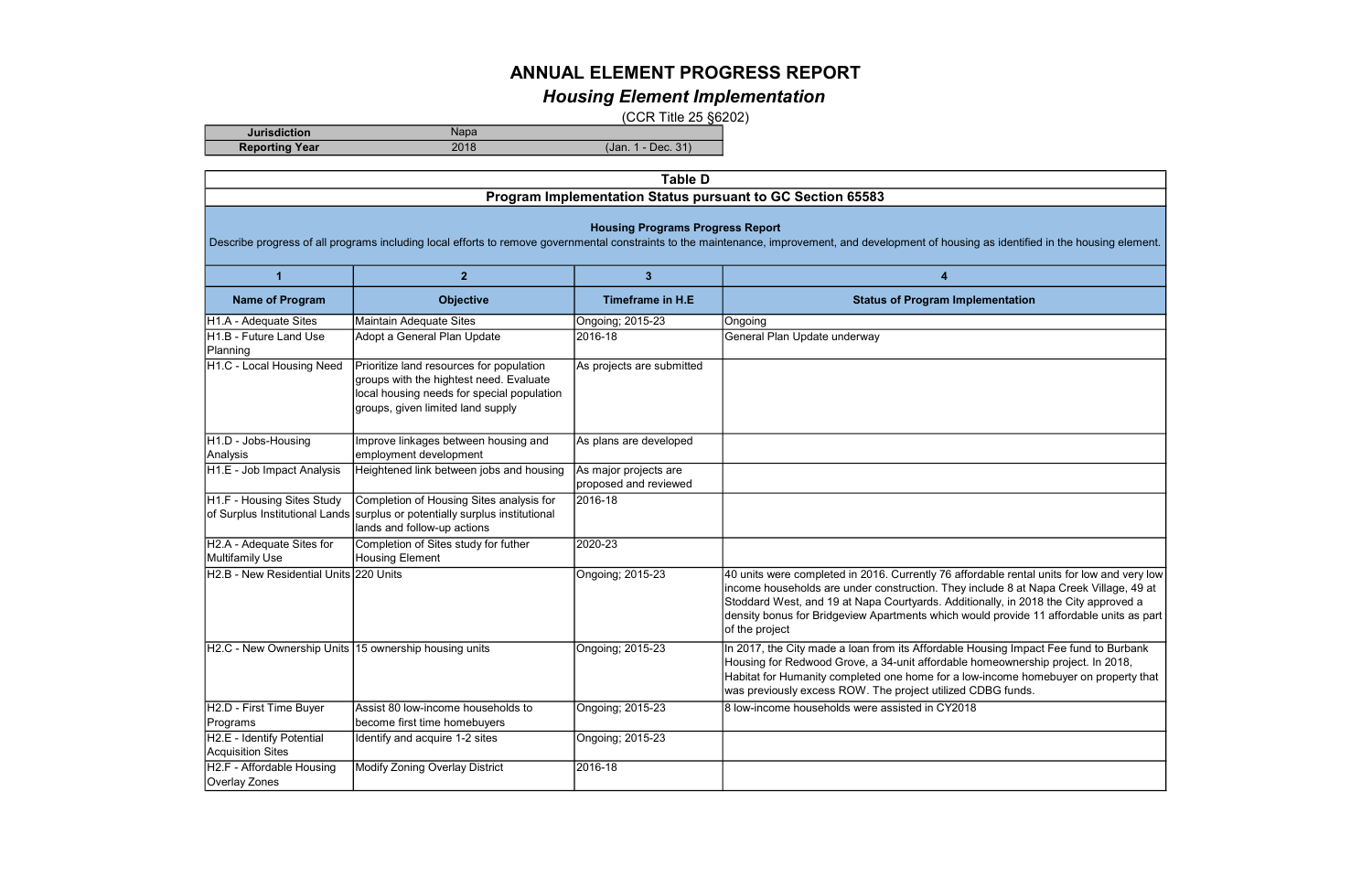| H <sub>2</sub> .G - Long-Term<br>Monitoring               | Approve long term agreements for new<br>Affordability Agreements and affordable units and provide monitoring of<br>these agreements and projects funded<br>under Federal, State, or local housing<br>programs             | Agreements as projects<br>occur, Monitoring in an<br>ongoing activity                | Monitoring conducted annually                                                                                                                                                                                                                                                                                                                                                                                                                                                                                                                                                                                                                                                                                                                                                         |
|-----------------------------------------------------------|---------------------------------------------------------------------------------------------------------------------------------------------------------------------------------------------------------------------------|--------------------------------------------------------------------------------------|---------------------------------------------------------------------------------------------------------------------------------------------------------------------------------------------------------------------------------------------------------------------------------------------------------------------------------------------------------------------------------------------------------------------------------------------------------------------------------------------------------------------------------------------------------------------------------------------------------------------------------------------------------------------------------------------------------------------------------------------------------------------------------------|
| H2.H - Sustainable<br><b>Development and Practices</b>    | Review and update every two years to<br>continue to meet State standards                                                                                                                                                  | Ongoing; 2015-23                                                                     |                                                                                                                                                                                                                                                                                                                                                                                                                                                                                                                                                                                                                                                                                                                                                                                       |
| H2.I - Preferences in<br>Affordable Housing               | Study and possible development of<br>administrative regulations to provide<br>eligiblity preferences for people who live<br>and/or work in Napa for affordable housing<br>programs                                        | 2016-18                                                                              | The City is researching feasibility under Fair Housing laws. The County is also exploring<br>legislation to allow employee housing                                                                                                                                                                                                                                                                                                                                                                                                                                                                                                                                                                                                                                                    |
| H2.J - Duplex and Triplexes<br>in Other Areas             | Zoning amendment                                                                                                                                                                                                          | 2016-17                                                                              |                                                                                                                                                                                                                                                                                                                                                                                                                                                                                                                                                                                                                                                                                                                                                                                       |
| H3.A - Design Review                                      | Implement design guidelines and meeting<br>process                                                                                                                                                                        | Ongoing; 2015-23                                                                     |                                                                                                                                                                                                                                                                                                                                                                                                                                                                                                                                                                                                                                                                                                                                                                                       |
| H3.B - Use of Planned<br>Development Zoning               | Promote design flexibility                                                                                                                                                                                                | Ongoing; 2015-23                                                                     | Planned Development zoning used to accommodate Harvest Village, a cottage home<br>development                                                                                                                                                                                                                                                                                                                                                                                                                                                                                                                                                                                                                                                                                         |
| H3.C - Housing Mix                                        | Monitor and potentially increase mix of<br>housing throughout the City of Napa                                                                                                                                            | Incorporate such research<br>as review as part of next<br>overal General Plan Update | Reviewing as part of the General Plan Update currently underway.                                                                                                                                                                                                                                                                                                                                                                                                                                                                                                                                                                                                                                                                                                                      |
| H3.D - New Second Units                                   | 36 units/ 14 very low income; 13 low<br>income; 9 moderate income                                                                                                                                                         | Ongoing; 2015-23                                                                     | 2 ADUs provided in Harvest Village project; 18 ADUs approved in 2016, 34 ADUs<br>approved in 2017; 44 ADUs approved in 2018. IN addition, the City continued its Junior<br>Unit initiative pilot program which provides financing and technical assistance to<br>homeowners to create junior accessory dwelling units which are rented to low-income<br>Itenants                                                                                                                                                                                                                                                                                                                                                                                                                      |
| H3.E - Second Unit<br><b>Standards and Fees</b>           | Revise Ordinance indluding work with<br>service providers                                                                                                                                                                 | 2016                                                                                 | In 2018, the City adopted an ordinance amendment to exclude any dwelling unit 500<br>square feet or less from being charged affordable housing impact fees. Additionally,<br>Napa Sanitation District and Napa Valley USD changed their fee structures to exclude<br>ADUs under 500 square feet from impact fees.                                                                                                                                                                                                                                                                                                                                                                                                                                                                     |
| H3.F - Amnesty Program                                    | Consider and potential development of<br><b>Amnesty Program</b>                                                                                                                                                           | 2020                                                                                 | Amnesty of un-permitted units is taking place organically with changes to the ADU<br>Ordinance.                                                                                                                                                                                                                                                                                                                                                                                                                                                                                                                                                                                                                                                                                       |
| H3.G - Rental and Owner<br><b>Rehabilitation Programs</b> | Rehabilitate 40 substandard rental units for<br>extremely low, very low, and low income<br>renters. Assist rehabilitation of 168 units of<br>substandard owner-occupied housing for<br>very low and low income households | Ongoing; 2015-23                                                                     | In 2018, 23 owner-occupied units for low and v-low income homeowners were<br>rehabilitated, including 9 through the Owner Occupied Rehab Loan Program and 14<br>through the Emergency Repair Grant Program. Additionally, in 2018, the Housing<br>Authority approved a \$160,000 loan for improvements to Pueblo Orchard, a 14-unit<br>affordable rental project. In 2018, the City also approved CDBG funds for improvements<br>to Mayacamas Village, a 51-unit apartment project which includes 50 affordable units<br>and 1 manager's unit. The City also approved a new regulatory agreement to allow a tax<br>credit rescindication for the Vintage Senior Apartments which would allow approximately<br>\$3.4M in improvements to the 115-unit affordable senior rental complex |
| H3.H - Code Enforcement                                   | Improve community health and safety                                                                                                                                                                                       | Ongoing; 2015-23                                                                     |                                                                                                                                                                                                                                                                                                                                                                                                                                                                                                                                                                                                                                                                                                                                                                                       |
| H3.I - Targeted<br>Neighborhood Improvement deterioration | "Cleanup" of neighborhoods experiencing                                                                                                                                                                                   | Ongoing; 2015-23                                                                     |                                                                                                                                                                                                                                                                                                                                                                                                                                                                                                                                                                                                                                                                                                                                                                                       |
| H3.J - Historic Area Process                              | Provide information to public on appropriate Ongoing; 2015-23<br>historic remodel techniques; Cultural<br>Heritage Commission Certificates of<br>Appropriateness; Historic Survey update                                  |                                                                                      |                                                                                                                                                                                                                                                                                                                                                                                                                                                                                                                                                                                                                                                                                                                                                                                       |

| /s. The County is also exploring |
|----------------------------------|
|                                  |
|                                  |
|                                  |
|                                  |
|                                  |
|                                  |
|                                  |
|                                  |
|                                  |
|                                  |
| vest Village, a cottage home     |
|                                  |
| underway.                        |
|                                  |
|                                  |
|                                  |
| proved in 2016, 34 ADUs          |
| n, the City continued its Junior |
| technical assistance to          |
|                                  |
| nich are rented to low-income    |
|                                  |
| xclude any dwelling unit 500     |
| ng impact fees. Additionally,    |
|                                  |
| their fee structures to exclude  |
|                                  |
| with changes to the ADU          |
|                                  |
|                                  |
| ne homeowners were               |
| ehab Loan Program and 14         |
| ally, in 2018, the Housing       |
| Pueblo Orchard, a 14-unit        |
| CDBG funds for improvements      |
|                                  |
| i includes 50 affordable units   |
| ulatory agreement to allow a tax |
| vhich would allow approximately  |
| rental complex                   |
|                                  |
|                                  |
|                                  |
|                                  |
|                                  |
|                                  |
|                                  |
|                                  |
|                                  |
|                                  |
|                                  |
|                                  |
|                                  |
|                                  |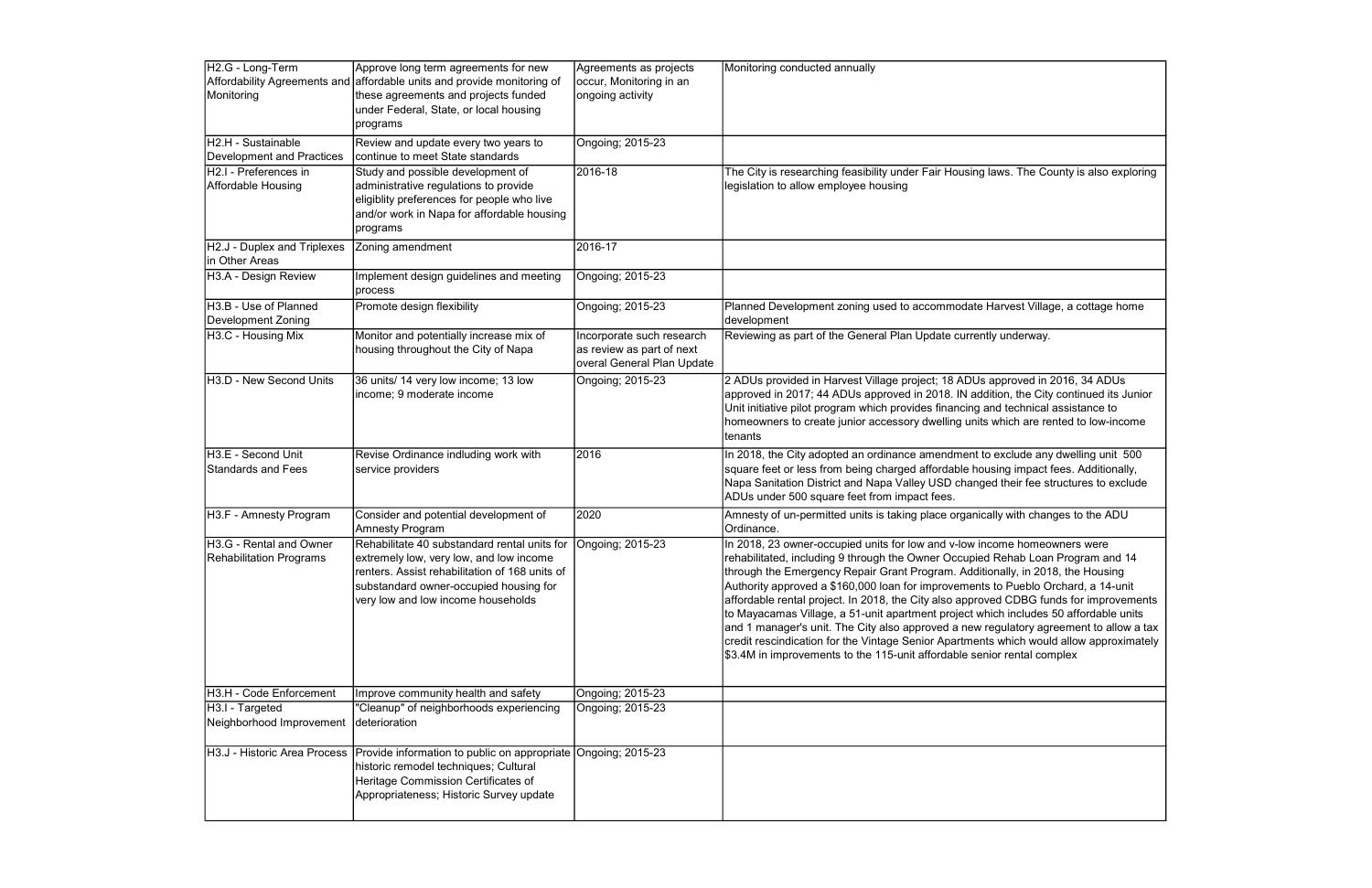| H3.K - Transportation<br><b>Element Amendments</b>                                 | <b>General Plan Amendment</b>                                                                                                                                                                                             | Address as part of overall<br>General Plan Update                                                                                                 | General Plan Update underway                                                                                                                                                                                                                                                                                                                                                                                                                                                                                             |
|------------------------------------------------------------------------------------|---------------------------------------------------------------------------------------------------------------------------------------------------------------------------------------------------------------------------|---------------------------------------------------------------------------------------------------------------------------------------------------|--------------------------------------------------------------------------------------------------------------------------------------------------------------------------------------------------------------------------------------------------------------------------------------------------------------------------------------------------------------------------------------------------------------------------------------------------------------------------------------------------------------------------|
| H3.L - Capital Improvement<br>Programs for Neighborhood<br>Improvement             | Improvement of neighborhood quality<br>through specific improvements as outined<br>in CIP and CDBG Consolidated Plan                                                                                                      | CIP during budget review;<br>and CDBG 5-year plan and<br>annual reviews                                                                           |                                                                                                                                                                                                                                                                                                                                                                                                                                                                                                                          |
| H3.M - Parks & Recreation<br><b>Element Update</b>                                 | Assure adequate parks to serve higher<br>density areas                                                                                                                                                                    | 2016-18                                                                                                                                           | General Plan Update underway                                                                                                                                                                                                                                                                                                                                                                                                                                                                                             |
| H3.N - Retain Federal, State,<br>and Locally Subsidized<br><b>Affordable Units</b> | None at present; no units are at risk                                                                                                                                                                                     | Ongoing; 2015-23                                                                                                                                  | No units threatened in 2018                                                                                                                                                                                                                                                                                                                                                                                                                                                                                              |
| H3.O - Rental Acquisition<br>and Maintenance                                       | Acquire or assist 15 units at Riverside and<br>31 added units of existing rental housing =<br>46 units; maintain them as affordable.<br>Develop standards for high quality ongoing<br>property management and maintenance | Ongoing; 2015-23; property<br>management and<br>maintenance standards shall<br>be developed by the time<br>first units are ready for<br>occupancy | In 2018, the City began an environmental review for a proposed affordable housing<br>project which would include the reuse of an abandoned assisted living facility which<br>would be converted into affordable rental housing (33 v-low and 33 permanent<br>supportive housing units)                                                                                                                                                                                                                                   |
| H3.P - Mixed-Use Livability                                                        | Mixed-Use review; new standards,<br>guidelines as needed                                                                                                                                                                  | 2018-20                                                                                                                                           |                                                                                                                                                                                                                                                                                                                                                                                                                                                                                                                          |
| H4.A - Emergecy Shelters                                                           | Emergency Shelters to meet Continuum of<br>Care identifed unmet needs                                                                                                                                                     | Ongoing; 2015-23                                                                                                                                  | City funded existing emergency shelter operations in 2018 and actively participated in the<br>COC. City & County continued to implement recommendations may by national experts<br>in order to redesign the community's homeless system to be a more housing-focused<br>system. Because the community's previous family shelter closed due to mold issues, in<br>2018, the City approved CDBG funding to Catholic Charities to convert a transitional<br>housing building at Rainbow House into family emergency shelter |
| H4.B - Permanent<br>Supportive/Transitional<br>Housing                             | Rehabilitate 8 bedroom home for new<br>transitional housing for homeless families                                                                                                                                         | 2015                                                                                                                                              | See Program H3.O - City is currently reviewing the impact of a proposed 66-unit<br>affordable housing project which would reuse an abandoned assisted living facility. The<br>proposed project would include 33 permanent supportive housing units for chronically<br>homeless persons.                                                                                                                                                                                                                                  |
| H4.C - Support Services                                                            | Retain existing and support and assist<br>implementation of added support facilites<br>and services                                                                                                                       | Day Services Center<br>continuation in the<br>community; other services<br>are ongoing contingent on<br>funding                                   |                                                                                                                                                                                                                                                                                                                                                                                                                                                                                                                          |
| <b>Special Needs</b>                                                               | H4.D - Rental Assistance for Maintain 10 shelter Plus Care<br>vouchers/year, 30 Mainstream vouchers for<br>disabled/year and 100 non-elderly Disabled<br>(NED) Vouchers                                                   | Ongoing; 2015-23                                                                                                                                  | SPC vouchers were maintained in 2018. Additionally, the Housing Authority was awarded<br>11 new Mainstream Vouchers for homeless or at-risk of homeless households with at<br>least one disabled household member. In Nov 2017, the Housing Authority launched its<br>Landlord Mitigation and Incentive Program to help house homeless and at-risk of<br>homeless persons. In 2018, the Housing Authority expanded the program due to its<br>success in housing homeless voucher holders over the previous year          |
| H4.E - Capital Improvements<br>for Non-Profit Facilities                           | Provide funds to assist in maintenance of<br>non-profit facilities serving low income and<br>special needs groups                                                                                                         | <b>CDBG</b> allocations                                                                                                                           | As described in H4.A above, in 2018 the City approved CDBG funds to Catholic Charities<br>to make ADA improvements to Rainbow House, so one of the buildings could be<br>converted to a family homeless shelter                                                                                                                                                                                                                                                                                                          |
| H4.F - Encourage Well<br>Managed New SRO<br><b>Permanent Housing</b>               | Revise SRO Ordinance; 20 units for<br>extremely low and low income                                                                                                                                                        | Ordinance revision by 2016;<br>units by 2023                                                                                                      |                                                                                                                                                                                                                                                                                                                                                                                                                                                                                                                          |

| roposed affordable housing<br>assisted living facility which<br>-low and 33 permanent                                                                                                         |
|-----------------------------------------------------------------------------------------------------------------------------------------------------------------------------------------------|
| 18 and actively participated in the<br>dations may by national experts<br>to be a more housing-focused<br>er closed due to mold issues, in<br>rities to convert a transitional<br>าcy shelter |
| act of a proposed 66-unit<br>oned assisted living facility. The<br>e housing units for chronically                                                                                            |
|                                                                                                                                                                                               |
| e Housing Authority was awarded<br>f homeless households with at<br>e Housing Authority launched its<br>e homeless and at-risk of<br>inded the program due to its<br>previous year            |
| <b>CDBG funds to Catholic Charities</b><br>of the buildings could be                                                                                                                          |
|                                                                                                                                                                                               |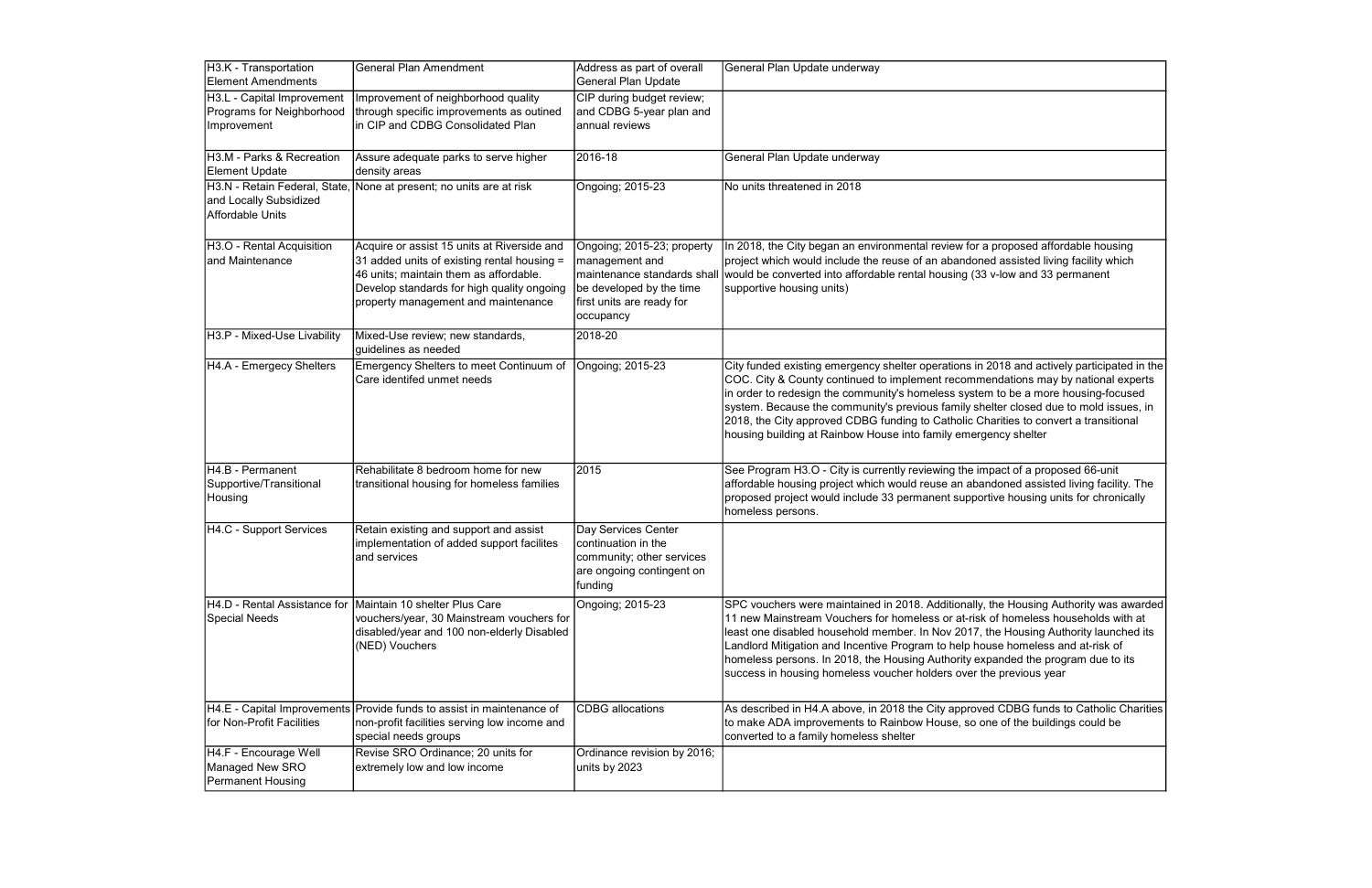| H4.G - Rehabilitate Existing      | Rehabilitate 20 units of housing to SRO                                            | Ongoing; 2015-23                                   | As discussed previously, the City is currently reviewing a proposal to convert an          |
|-----------------------------------|------------------------------------------------------------------------------------|----------------------------------------------------|--------------------------------------------------------------------------------------------|
| <b>Facilities for SROs</b>        | Iunits                                                                             |                                                    | abandoned assisted living facility into a 66-unit afordable housing project. Almost all of |
|                                   |                                                                                    |                                                    | the units would be SROs                                                                    |
| H4.H - Coordination with          | Promote access to new permanent housing Ongoing; 2015-23 or as                     |                                                    |                                                                                            |
| Napa County and Other             | in the City by distributing bilingual                                              | specifically noted in program                      |                                                                                            |
| Actions to address                | Information when new affordable rental                                             |                                                    |                                                                                            |
| <b>Farmworker Housing</b>         | opportunities are available, implementing                                          |                                                    |                                                                                            |
|                                   | related programs, and coordinante with and                                         |                                                    |                                                                                            |
|                                   | assist County and non-profit agencies and                                          |                                                    |                                                                                            |
|                                   | developers. Facilitate development of 25                                           |                                                    |                                                                                            |
|                                   | units (accomplished as part of programs                                            |                                                    |                                                                                            |
|                                   | H2.B, H4.F or other programs providing                                             |                                                    |                                                                                            |
|                                   | new lower income housing) for farmworaks                                           |                                                    |                                                                                            |
|                                   | and equivalent income households during                                            |                                                    |                                                                                            |
|                                   | planning period                                                                    |                                                    |                                                                                            |
|                                   |                                                                                    |                                                    |                                                                                            |
|                                   |                                                                                    |                                                    |                                                                                            |
| H4.I - Housing for                | Assist developers to apply for available                                           | Establish a partnership with                       | Housing Division provided ADA Improvements as part of its Emergency grant/rehab            |
| Developmentally Disabled          | State and Federal monies in support of                                             | the Regional Center by                             | programs                                                                                   |
| Persons                           | housing construction and rehabilitation<br>targeted for persons with disabilities, | 2016; Assist developers as<br>funding is available |                                                                                            |
|                                   | including developmental disabilities. Initiate                                     |                                                    |                                                                                            |
|                                   | a cooperative outreach program with the                                            |                                                    |                                                                                            |
|                                   | North Bay Regional Center to inform people                                         |                                                    |                                                                                            |
|                                   | when new housing becomes available for                                             |                                                    |                                                                                            |
|                                   | developmentally disabled persons.                                                  |                                                    |                                                                                            |
|                                   | Continue to parnter with the North Bay                                             |                                                    |                                                                                            |
|                                   | Housing Coalition to rehabilitate units for                                        |                                                    |                                                                                            |
|                                   | the developmentally disabled and provide                                           |                                                    |                                                                                            |
|                                   | access to Section 8 vouchers                                                       |                                                    |                                                                                            |
|                                   |                                                                                    |                                                    |                                                                                            |
|                                   |                                                                                    |                                                    |                                                                                            |
| H5.A - Universal Design           | Add Universal Design provisions to zoning                                          | 2016                                               |                                                                                            |
|                                   | ordinance                                                                          |                                                    |                                                                                            |
|                                   | H5.B - Traffic Impact Overlay Monitor as new developments are                      | Ongoing; 2015-23                                   |                                                                                            |
|                                   | proposed. Pursue modifications to the :TI                                          |                                                    |                                                                                            |
|                                   | Overlay as needed                                                                  |                                                    |                                                                                            |
| <b>H5.C - Priority Processing</b> | Develop administrative policy for project                                          | 2017                                               |                                                                                            |
|                                   | processing during and after approvals                                              |                                                    |                                                                                            |
| H5.D - Affordable Housing         | Retain ability to defer fees                                                       | Ongoing; 2015-23                                   |                                                                                            |
| Fees                              |                                                                                    |                                                    |                                                                                            |
| H5.E - Fair Housing               | <b>Retain Fair Housing Agency</b>                                                  | Ongoing; 2015-23                                   | City continued to fund Fair Housing in 2018                                                |
| H5.F - Database Monitoring        | Incorporate permit tracking and land use                                           | Ongoing; 2015-23                                   |                                                                                            |
|                                   | databases into GIS system                                                          |                                                    |                                                                                            |
| H5.G - Legislation                | Monitor and support key legislation                                                | Ongoing; 2015-23                                   |                                                                                            |
| H5.H - Housing Transfer           | Assist County in meeting Housing Needs                                             | Ongoing; 2015-23                                   | Transfer Agreement for Napa Courtyard, Stoddard West, Oak Creek Terrace, and               |
| Agreements                        |                                                                                    |                                                    | Redwood Grove Housing Project                                                              |
| H5.I - Cities/Counties            | Improve coordination on City/County                                                | Ongoing; 2015-23                                   | Continued to work with County & other cities on housing issues                             |
| Coordination                      | housing issues                                                                     |                                                    |                                                                                            |
| H5.J - Community Outreach         | Outreach and education                                                             | Ongoing and as Specific                            | Continue to provide Notice of Application to property owners within 500 feet for all proje |
| Efforts                           |                                                                                    | Plans are developed                                | applications.                                                                              |
|                                   |                                                                                    |                                                    |                                                                                            |

| a proposal to convert an<br>e housing project. Almost all of |
|--------------------------------------------------------------|
|                                                              |
|                                                              |
|                                                              |
|                                                              |
|                                                              |
| of its Emergency grant/rehab                                 |
|                                                              |
|                                                              |
|                                                              |
|                                                              |
|                                                              |
|                                                              |
|                                                              |
|                                                              |
|                                                              |
|                                                              |
| st, Oak Creek Terrace, and                                   |
| g issues                                                     |
| wners within 500 feet for all project                        |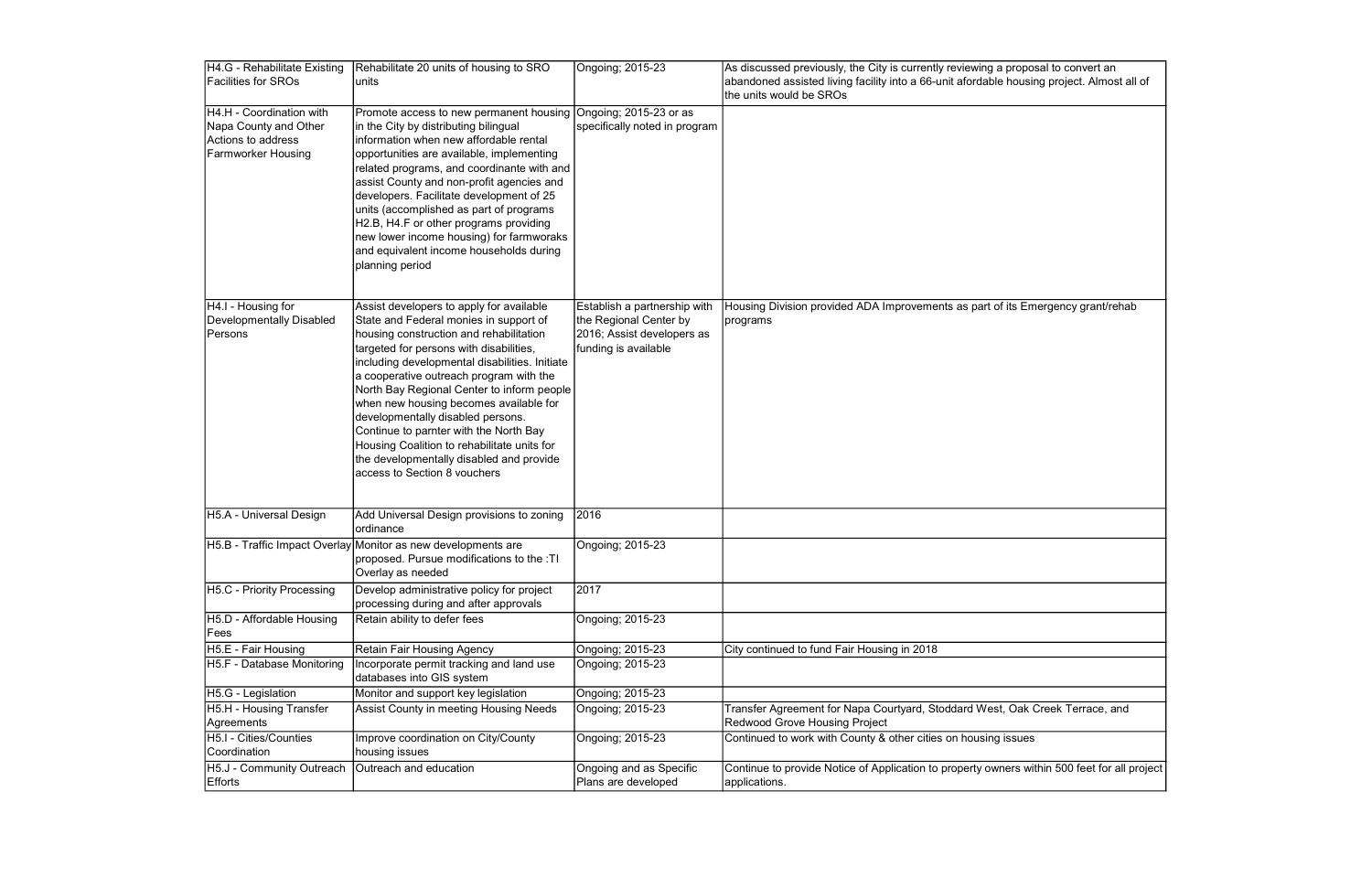| H5.K - Use of Funds                                        | Implementation of Housing Prorams                                                                                                       | Ongoing; 2015-23    | Provided Burbank Housing an additional \$500K in funding from the City's Affordable<br>Housing Impact Fee in 2018 for Stoddard West, a 50-unit rental development (which<br>includes 49 affordable units and 1 manager's unit). In 2017, the City also approved<br>\$1,025,000 from its Affordable Housing Impact Fee fund for Redwood Grove, a 34-unit<br>affordable ownership project. In an effort to generate additional revenue for housing<br>programs, the City presented a ballot measure that authorizes a 1% increase in TOT to<br>be used for workforce and affordable housing. Approved by the voters by over a 2/3<br>margin, it will provide approximately \$2M per year in new housing program funding |
|------------------------------------------------------------|-----------------------------------------------------------------------------------------------------------------------------------------|---------------------|-----------------------------------------------------------------------------------------------------------------------------------------------------------------------------------------------------------------------------------------------------------------------------------------------------------------------------------------------------------------------------------------------------------------------------------------------------------------------------------------------------------------------------------------------------------------------------------------------------------------------------------------------------------------------------------------------------------------------|
| H5.L - Maximize Rental<br>Subsidies                        | Maintain existing allocation of up to 1,378<br>Section 8 Rental Vouchers Countywide<br>(including Program 4.D special needs<br>vouchers | Ongoing; 2015-23    | Utilized 101% of Section 8 allocation in 2018                                                                                                                                                                                                                                                                                                                                                                                                                                                                                                                                                                                                                                                                         |
| H5.M - Public/Private<br>Partnerships                      | Use of private resources to achieve housing Ongoing; 2015-23<br>element goals                                                           |                     | Continued to encourage private resources for affordable housing - especially through<br>use of Housing Density Bonus program. Participated in Non-Profit Coalition Housing<br>Subcommittee. Continued to partner with the County through an MOU for the homeless<br>system                                                                                                                                                                                                                                                                                                                                                                                                                                            |
| H5.N - Water and Sewer<br>Service Provider<br>Coordination | Ensure that water and sewer providers are<br>aware of the City's plans for residential<br>development throughout the City               | By January 31, 2016 | Distributed June 18, 2015                                                                                                                                                                                                                                                                                                                                                                                                                                                                                                                                                                                                                                                                                             |
|                                                            |                                                                                                                                         |                     |                                                                                                                                                                                                                                                                                                                                                                                                                                                                                                                                                                                                                                                                                                                       |
|                                                            |                                                                                                                                         |                     |                                                                                                                                                                                                                                                                                                                                                                                                                                                                                                                                                                                                                                                                                                                       |
|                                                            |                                                                                                                                         |                     |                                                                                                                                                                                                                                                                                                                                                                                                                                                                                                                                                                                                                                                                                                                       |
|                                                            |                                                                                                                                         |                     |                                                                                                                                                                                                                                                                                                                                                                                                                                                                                                                                                                                                                                                                                                                       |
|                                                            |                                                                                                                                         |                     |                                                                                                                                                                                                                                                                                                                                                                                                                                                                                                                                                                                                                                                                                                                       |
|                                                            |                                                                                                                                         |                     |                                                                                                                                                                                                                                                                                                                                                                                                                                                                                                                                                                                                                                                                                                                       |
|                                                            |                                                                                                                                         |                     |                                                                                                                                                                                                                                                                                                                                                                                                                                                                                                                                                                                                                                                                                                                       |
|                                                            |                                                                                                                                         |                     |                                                                                                                                                                                                                                                                                                                                                                                                                                                                                                                                                                                                                                                                                                                       |
|                                                            |                                                                                                                                         |                     |                                                                                                                                                                                                                                                                                                                                                                                                                                                                                                                                                                                                                                                                                                                       |
|                                                            |                                                                                                                                         |                     |                                                                                                                                                                                                                                                                                                                                                                                                                                                                                                                                                                                                                                                                                                                       |
|                                                            |                                                                                                                                         |                     |                                                                                                                                                                                                                                                                                                                                                                                                                                                                                                                                                                                                                                                                                                                       |
|                                                            |                                                                                                                                         |                     |                                                                                                                                                                                                                                                                                                                                                                                                                                                                                                                                                                                                                                                                                                                       |
|                                                            |                                                                                                                                         |                     |                                                                                                                                                                                                                                                                                                                                                                                                                                                                                                                                                                                                                                                                                                                       |
|                                                            |                                                                                                                                         |                     |                                                                                                                                                                                                                                                                                                                                                                                                                                                                                                                                                                                                                                                                                                                       |
|                                                            |                                                                                                                                         |                     |                                                                                                                                                                                                                                                                                                                                                                                                                                                                                                                                                                                                                                                                                                                       |
|                                                            |                                                                                                                                         |                     |                                                                                                                                                                                                                                                                                                                                                                                                                                                                                                                                                                                                                                                                                                                       |
|                                                            |                                                                                                                                         |                     |                                                                                                                                                                                                                                                                                                                                                                                                                                                                                                                                                                                                                                                                                                                       |
|                                                            |                                                                                                                                         |                     |                                                                                                                                                                                                                                                                                                                                                                                                                                                                                                                                                                                                                                                                                                                       |
|                                                            |                                                                                                                                         |                     |                                                                                                                                                                                                                                                                                                                                                                                                                                                                                                                                                                                                                                                                                                                       |
|                                                            |                                                                                                                                         |                     |                                                                                                                                                                                                                                                                                                                                                                                                                                                                                                                                                                                                                                                                                                                       |
|                                                            |                                                                                                                                         |                     |                                                                                                                                                                                                                                                                                                                                                                                                                                                                                                                                                                                                                                                                                                                       |
|                                                            |                                                                                                                                         |                     |                                                                                                                                                                                                                                                                                                                                                                                                                                                                                                                                                                                                                                                                                                                       |
|                                                            |                                                                                                                                         |                     |                                                                                                                                                                                                                                                                                                                                                                                                                                                                                                                                                                                                                                                                                                                       |
|                                                            |                                                                                                                                         |                     |                                                                                                                                                                                                                                                                                                                                                                                                                                                                                                                                                                                                                                                                                                                       |
|                                                            |                                                                                                                                         |                     |                                                                                                                                                                                                                                                                                                                                                                                                                                                                                                                                                                                                                                                                                                                       |
|                                                            |                                                                                                                                         |                     |                                                                                                                                                                                                                                                                                                                                                                                                                                                                                                                                                                                                                                                                                                                       |
|                                                            |                                                                                                                                         |                     |                                                                                                                                                                                                                                                                                                                                                                                                                                                                                                                                                                                                                                                                                                                       |
|                                                            |                                                                                                                                         |                     |                                                                                                                                                                                                                                                                                                                                                                                                                                                                                                                                                                                                                                                                                                                       |
|                                                            |                                                                                                                                         |                     |                                                                                                                                                                                                                                                                                                                                                                                                                                                                                                                                                                                                                                                                                                                       |

ng from the City's Affordable<sup>;</sup> it rental development (which by the voters by over a 2/3  $\nu$  housing program funding housing - especially through Ion-Profit Coalition Housing  $\mathop{\mathsf{augh}}\nolimits$  an MOU for the homeless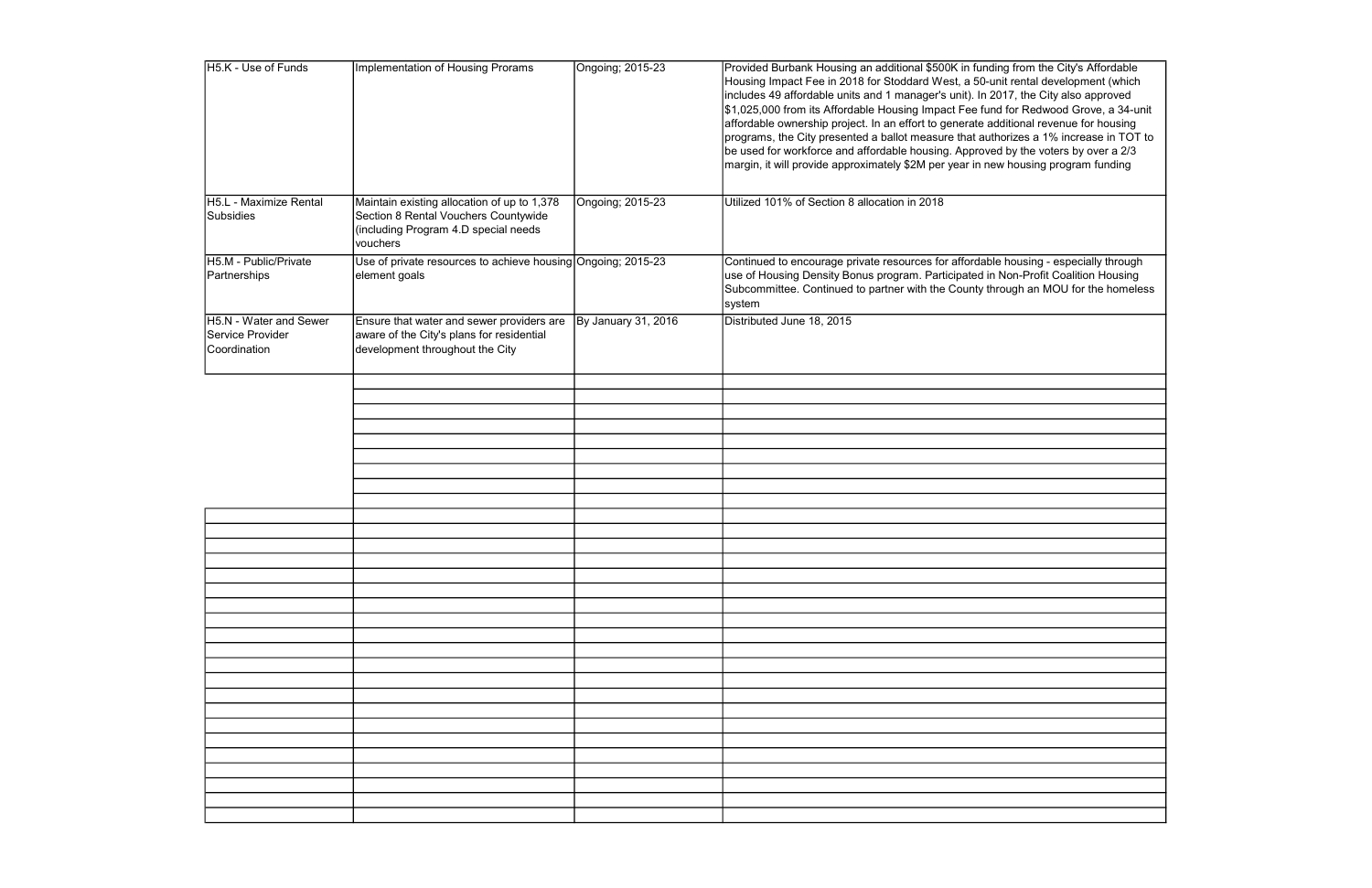| <b>Jurisdiction</b>     | Napa |  |
|-------------------------|------|--|
| <b>Penorting Period</b> | 2018 |  |

|                                     |                       |                           |                                                                                                                |                    | Table E         |                                                        |                                               |                                                        |                                                       |
|-------------------------------------|-----------------------|---------------------------|----------------------------------------------------------------------------------------------------------------|--------------------|-----------------|--------------------------------------------------------|-----------------------------------------------|--------------------------------------------------------|-------------------------------------------------------|
| Project Identifier                  |                       |                           | Commercial Development Bonus Approved pursuant to GC Section 65915.7<br>Units Constructed as Part of Agreement |                    |                 | <b>Description of Commercial<br/>Development Bonus</b> | Commercial Development Bonus<br>Date Approved |                                                        |                                                       |
|                                     |                       | $\overline{1}$            |                                                                                                                |                    |                 | $\overline{2}$                                         |                                               | $\overline{\mathbf{3}}$                                | $\overline{4}$                                        |
| <b>APN</b>                          | <b>Street Address</b> | Project Name <sup>+</sup> | Local Jurisdiction<br>Tracking ID <sup>+</sup>                                                                 | Very Low<br>Income | Low<br>$Income$ | Moderate<br>Income                                     | Above Moderate<br>Income4                     | <b>Description of Commercial<br/>Development Bonus</b> | <b>Commercial Development Bonus<br/>Date Approved</b> |
| Summary Row: Start Data Entry Below |                       |                           |                                                                                                                |                    |                 |                                                        |                                               |                                                        |                                                       |
|                                     |                       |                           |                                                                                                                |                    |                 |                                                        |                                               |                                                        |                                                       |
|                                     |                       |                           |                                                                                                                |                    |                 |                                                        |                                               |                                                        |                                                       |
|                                     |                       |                           |                                                                                                                |                    |                 |                                                        |                                               |                                                        |                                                       |
|                                     |                       |                           |                                                                                                                |                    |                 |                                                        |                                               |                                                        |                                                       |
|                                     |                       |                           |                                                                                                                |                    |                 |                                                        |                                               |                                                        |                                                       |
|                                     |                       |                           |                                                                                                                |                    |                 |                                                        |                                               |                                                        |                                                       |
|                                     |                       |                           |                                                                                                                |                    |                 |                                                        |                                               |                                                        |                                                       |
|                                     |                       |                           |                                                                                                                |                    |                 |                                                        |                                               |                                                        |                                                       |
|                                     |                       |                           |                                                                                                                |                    |                 |                                                        |                                               |                                                        |                                                       |
|                                     |                       |                           |                                                                                                                |                    |                 |                                                        |                                               |                                                        |                                                       |
|                                     |                       |                           |                                                                                                                |                    |                 |                                                        |                                               |                                                        |                                                       |
|                                     |                       |                           |                                                                                                                |                    |                 |                                                        |                                               |                                                        |                                                       |
|                                     |                       |                           |                                                                                                                |                    |                 |                                                        |                                               |                                                        |                                                       |
|                                     |                       |                           |                                                                                                                |                    |                 |                                                        |                                               |                                                        |                                                       |
|                                     |                       |                           |                                                                                                                |                    |                 |                                                        |                                               |                                                        |                                                       |
|                                     |                       |                           |                                                                                                                |                    |                 |                                                        |                                               |                                                        |                                                       |
|                                     |                       |                           |                                                                                                                |                    |                 |                                                        |                                               |                                                        |                                                       |
|                                     |                       |                           |                                                                                                                |                    |                 |                                                        |                                               |                                                        |                                                       |
|                                     |                       |                           |                                                                                                                |                    |                 |                                                        |                                               |                                                        |                                                       |
|                                     |                       |                           |                                                                                                                |                    |                 |                                                        |                                               |                                                        |                                                       |
|                                     |                       |                           |                                                                                                                |                    |                 |                                                        |                                               |                                                        |                                                       |
|                                     |                       |                           |                                                                                                                |                    |                 |                                                        |                                               |                                                        |                                                       |
|                                     |                       |                           |                                                                                                                |                    |                 |                                                        |                                               |                                                        |                                                       |
|                                     |                       |                           |                                                                                                                |                    |                 |                                                        |                                               |                                                        |                                                       |
|                                     |                       |                           |                                                                                                                |                    |                 |                                                        |                                               |                                                        |                                                       |
|                                     |                       |                           |                                                                                                                |                    |                 |                                                        |                                               |                                                        |                                                       |
|                                     |                       |                           |                                                                                                                |                    |                 |                                                        |                                               |                                                        |                                                       |
|                                     |                       |                           |                                                                                                                |                    |                 |                                                        |                                               |                                                        |                                                       |
|                                     |                       |                           |                                                                                                                |                    |                 |                                                        |                                               |                                                        |                                                       |
|                                     |                       |                           |                                                                                                                |                    |                 |                                                        |                                               |                                                        |                                                       |
|                                     |                       |                           |                                                                                                                |                    |                 |                                                        |                                               |                                                        |                                                       |
|                                     |                       |                           |                                                                                                                |                    |                 |                                                        |                                               |                                                        |                                                       |
|                                     |                       |                           |                                                                                                                |                    |                 |                                                        |                                               |                                                        |                                                       |
|                                     |                       |                           |                                                                                                                |                    |                 |                                                        |                                               |                                                        |                                                       |
|                                     |                       |                           |                                                                                                                |                    |                 |                                                        |                                               |                                                        |                                                       |
|                                     |                       |                           |                                                                                                                |                    |                 |                                                        |                                               |                                                        |                                                       |
|                                     |                       |                           |                                                                                                                |                    |                 |                                                        |                                               |                                                        |                                                       |
|                                     |                       |                           |                                                                                                                |                    |                 |                                                        |                                               |                                                        |                                                       |
|                                     |                       |                           |                                                                                                                |                    |                 |                                                        |                                               |                                                        |                                                       |
|                                     |                       |                           |                                                                                                                |                    |                 |                                                        |                                               |                                                        |                                                       |
|                                     |                       |                           |                                                                                                                |                    |                 |                                                        |                                               |                                                        |                                                       |
|                                     |                       |                           |                                                                                                                |                    |                 |                                                        |                                               |                                                        |                                                       |
|                                     |                       |                           |                                                                                                                |                    |                 |                                                        |                                               |                                                        |                                                       |
|                                     |                       |                           |                                                                                                                |                    |                 |                                                        |                                               |                                                        |                                                       |
|                                     |                       |                           |                                                                                                                |                    |                 |                                                        |                                               |                                                        |                                                       |
|                                     |                       |                           |                                                                                                                |                    |                 |                                                        |                                               |                                                        |                                                       |
|                                     |                       |                           |                                                                                                                |                    |                 |                                                        |                                               |                                                        |                                                       |
|                                     |                       |                           |                                                                                                                |                    |                 |                                                        |                                               |                                                        |                                                       |
|                                     |                       |                           |                                                                                                                |                    |                 |                                                        |                                               |                                                        |                                                       |
|                                     |                       |                           |                                                                                                                |                    |                 |                                                        |                                               |                                                        |                                                       |
|                                     |                       |                           |                                                                                                                |                    |                 |                                                        |                                               |                                                        |                                                       |
|                                     |                       |                           |                                                                                                                |                    |                 |                                                        |                                               |                                                        |                                                       |
|                                     |                       |                           |                                                                                                                |                    |                 |                                                        |                                               |                                                        |                                                       |
|                                     |                       |                           |                                                                                                                |                    |                 |                                                        |                                               |                                                        |                                                       |
|                                     |                       |                           |                                                                                                                |                    |                 |                                                        |                                               |                                                        |                                                       |
|                                     |                       |                           |                                                                                                                |                    |                 |                                                        |                                               |                                                        |                                                       |
|                                     |                       |                           |                                                                                                                |                    |                 |                                                        |                                               |                                                        |                                                       |
|                                     |                       |                           |                                                                                                                |                    |                 |                                                        |                                               |                                                        |                                                       |
|                                     |                       |                           |                                                                                                                |                    |                 |                                                        |                                               |                                                        |                                                       |
|                                     |                       |                           |                                                                                                                |                    |                 |                                                        |                                               |                                                        |                                                       |
|                                     |                       |                           |                                                                                                                |                    |                 |                                                        |                                               |                                                        |                                                       |
|                                     |                       |                           |                                                                                                                |                    |                 |                                                        |                                               |                                                        |                                                       |
|                                     |                       |                           |                                                                                                                |                    |                 |                                                        |                                               |                                                        |                                                       |
|                                     |                       |                           |                                                                                                                |                    |                 |                                                        |                                               |                                                        |                                                       |
|                                     |                       |                           |                                                                                                                |                    |                 |                                                        |                                               |                                                        |                                                       |
|                                     |                       |                           |                                                                                                                |                    |                 |                                                        |                                               |                                                        |                                                       |
|                                     |                       |                           |                                                                                                                |                    |                 |                                                        |                                               |                                                        |                                                       |
|                                     |                       |                           |                                                                                                                |                    |                 |                                                        |                                               |                                                        |                                                       |
|                                     |                       |                           |                                                                                                                |                    |                 |                                                        |                                               |                                                        |                                                       |
|                                     |                       |                           |                                                                                                                |                    |                 |                                                        |                                               |                                                        |                                                       |
|                                     |                       |                           |                                                                                                                |                    |                 |                                                        |                                               |                                                        |                                                       |
|                                     |                       |                           |                                                                                                                |                    |                 |                                                        |                                               |                                                        |                                                       |
|                                     |                       |                           |                                                                                                                |                    |                 |                                                        |                                               |                                                        |                                                       |

Dec. 31) Cells in grey contain auto-calculation formulas Note: + Optional field

#### ANNUAL ELEMENT PROGRESS REPORT

**Housing Element Implementation**<br>(CCR Title 25 §6202)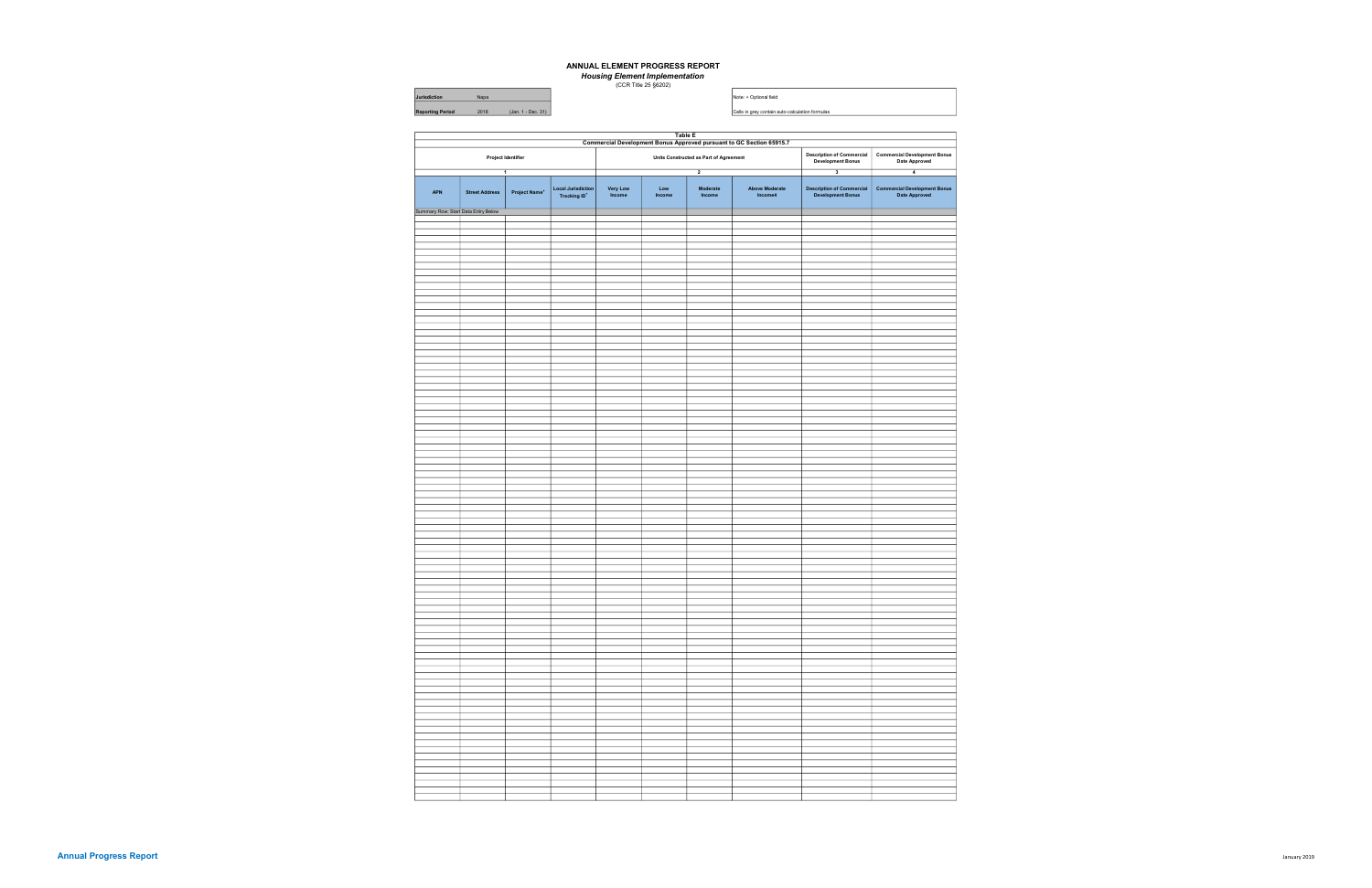This table is optional. Jurisdictions may list (for informational purposes only) units that do not count toward RHNA, but were substantially rehabilitated, acquired or preserved. To enter units in this table as progress to APR@hcd.ca.gov. HCD will provide a password to unlock the grey fields. Units may only be credited to the table below when a jurisdiction has included a program in its housing element to rehabilitate, preserve or acquire un RHNA which meet the specific criteria as outlined in Government Code section 65583.1(c)(2).

| Units that Do Not Count Towards RHNA <sup>+</sup><br>Listed for Informational Purposes Only<br><b>Activity Type</b> |                                              | Units that Count Towards RHNA <sup>+</sup><br>Note - Because the statutory requirements severly limit what can be<br>counted, please contact HCD to receive the password that will enable you<br>to populate these fields. |                         |                     | The description should adequately document how each<br>unit complies with subsection (c)(7) of Government<br>Code Section 65583.1 |                                         |                         |                                 |  |
|---------------------------------------------------------------------------------------------------------------------|----------------------------------------------|----------------------------------------------------------------------------------------------------------------------------------------------------------------------------------------------------------------------------|-------------------------|---------------------|-----------------------------------------------------------------------------------------------------------------------------------|-----------------------------------------|-------------------------|---------------------------------|--|
|                                                                                                                     | <b>Extremely Low-</b><br>Income <sup>+</sup> | Very Low-Income <sup>+</sup>                                                                                                                                                                                               | Low-Income <sup>+</sup> | <b>TOTAL UNITS*</b> | <b>Extremely Low-</b><br>Income <sup>+</sup>                                                                                      | <b>Very Low-</b><br>Income <sup>+</sup> | Low-Income <sup>+</sup> | <b>TOTAL UNITS</b> <sup>+</sup> |  |
| Rehabilitation Activity                                                                                             |                                              |                                                                                                                                                                                                                            |                         |                     |                                                                                                                                   |                                         |                         |                                 |  |
| Preservation of Units At-Risk                                                                                       |                                              |                                                                                                                                                                                                                            |                         |                     |                                                                                                                                   |                                         |                         |                                 |  |
| Acquisition of Units                                                                                                |                                              |                                                                                                                                                                                                                            |                         |                     |                                                                                                                                   |                                         |                         |                                 |  |
| Total Units by Income                                                                                               |                                              |                                                                                                                                                                                                                            |                         |                     |                                                                                                                                   |                                         |                         |                                 |  |

## Housing Element Implementation

## ANNUAL ELEMENT PROGRESS REPORT

(CCR Title 25 §6202)

### Units Rehabilitated, Preserved and Acquired for Alternative Adequate Sites pursuant to Government Code section 65583.1(c)(2)

Note: + Optional field

Cells in grey contain auto-calculation formulas

| <b>Jurisdiction</b>     | Napa |                    |
|-------------------------|------|--------------------|
| <b>Reporting Period</b> | 2018 | (Jan. 1 - Dec. 31) |

Table F